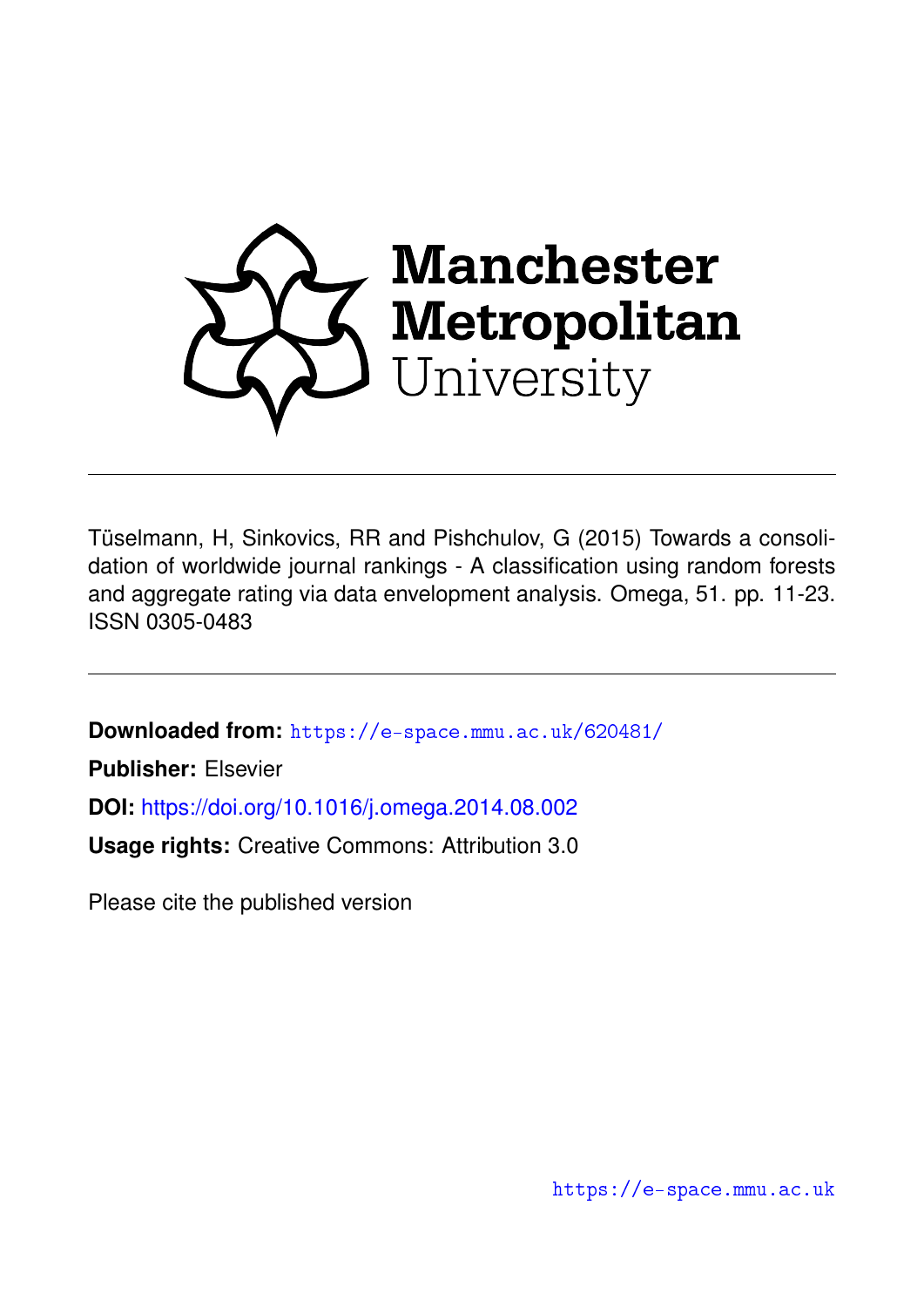Contents lists available at [ScienceDirect](www.sciencedirect.com/science/journal/03050483)

# Omega

journal homepage: <www.elsevier.com/locate/omega>

# Towards a consolidation of worldwide journal rankings – A classification using random forests and aggregate rating via data envelopment analysis  $\hat{X}$

Heinz Tüselmann<sup>a, 1</sup>, Rudolf R. Sinkovics <sup>b,c,\*</sup>, Grigory Pishchulov<sup>d,2</sup>

a Centre for International Business and Innovation (CIBI), Manchester Metropolitan University Business School, All Saints Campus, Oxford Road, Manchester M15 6BH, UK

<sup>b</sup> Centre for Comparative & International Business Research (CIBER), The University of Manchester, Manchester Business School, Booth Street West,

Manchester M15 6PB, UK

<sup>c</sup> Lappeenranta University of Technology, Skinnarilankatu 34, PL 20, 53851 Lappeenranta, Finland

<sup>d</sup> Faculty of Business, Economics and Social Sciences, TU Dortmund University, Martin-Schmeißer-Weg 12, 44227 Dortmund, Germany

#### article info

Article history: Received 11 July 2013 Accepted 5 August 2014 Processed by Podinovski Available online 27 August 2014

Keywords: Citation indices Journal rankings Journal lists Research assessment Data envelopment analysis

# abstract

The question of how to assess research outputs published in journals is now a global concern for academics. Numerous journal ratings and rankings exist, some featuring perceptual and peer-reviewbased journal ranks, some focusing on objective information related to citations, some using a combination of the two. This research consolidates existing journal rankings into an up-to-date and comprehensive list. Existing approaches to determining journal rankings are significantly advanced with the application of a new classification approach, 'random forests', and data envelopment analysis. As a result, a fresh look at a publication's place in the global research community is offered. While our approach is applicable to all management and business journals, we specifically exemplify the relative position of 'operations research, management science, production and operations management' journals within the broader management field, as well as within their own subject domain.

 $\odot$  2014 The Authors. Published by Elsevier Ltd. This is an open access article under the CC BY license (http://creativecommons.org/licenses/by/3.0/).

individual journals more realistically.

of a wide range of academic disciplines, including accounting, economics, finance, international business and marketing [\[6\],](#page-12-0) of associations such as the Association of Business Schools (ABS and the Association to Advance Collegiate Schools of Business (AACSB), among others, but also that of dominant industry players such as Thomson Reuters' Web of Science, Elsevier's Scopus, and Google Scholar. These various parties are distinguished by unique interests. The commercial providers have started to monetize a rapidly expanding and lucrative global intelligence information business by building on the academic 'gift economy' [\[7\]](#page-12-0) – collecting institutional profile information and then selling it back to the institutions for strategic-planning purposes [\[8\]](#page-12-0). However, the aim of this paper is not to go into aspects of 'use and abuse' or epistemological positions regarding journal rankings [\[2,4\].](#page-12-0) Instead, given their broad adoption in today's academic practice, we address some distinct methodological shortcomings of the previous attempts to rank journals and contribute to the development of a more suitable methodology, which in turn, can be used to gauge the relative standing of

There are three conventional ways of assessing journal quality: (i) subjective (perceptual), (ii) objective (citation-based) and (iii) a combination thereof (hybrid). All three conventional ways feature well-known methodological limitations [9-[11\].](#page-12-0) Recently, a fourth

# 1. Introduction and objectives

The ranking of academic journals is a highly contentious element of research assessment, and thus a widely debated foundation stone for the ranking of individual research outputs and university rankings [\[1,2\].](#page-12-0) As it affects people's careers and aspirations, the issue is one of perennial topicality and debate. Findings are repeatedly challenged as lists arguably bear non-intended consequences, skew scholarship and foster academic monoculturalism [\[3\],](#page-12-0) and the methodologies underpinning the various approaches are contested as they are open to non-intended use [\[4,5\]](#page-12-0). Within business and management, in recent years we have witnessed an increasing proliferation of rankings, listings and productivity indicators, drawing the attention

 $*$ This manuscript was processed by Associate Editor Podinovski. Corresponding author. Tel.:  $+44$  161 305 8980.

E-mail addresses: [h.tuselman@mmu.ac.uk](mailto:h.tuselman@mmu.ac.uk) (H. Tüselmann),

[Rudolf.Sinkovics@manchester.ac.uk](mailto:Rudolf.Sinkovics@manchester.ac.uk) (R.R. Sinkovics),

[grigory.pishchulov@tu-dortmund.de](mailto:grigory.pishchulov@tu-dortmund.de) (G. Pishchulov).

URLS: <http://www.business.mmu.ac.uk/cibi> (H. Tüselmann), <http://www.manchester.ac.uk/research/rudolf.sinkovics> (R.R. Sinkovics), <http://www.wiso.tu-dortmund.de/scm/> (G. Pishchulov).<br><sup>1</sup> Tel.: +44 161 247 390.

 $2$  Tel.: +49 231 755 3234.

<http://dx.doi.org/10.1016/j.omega.2014.08.002>

0305-0483/@ 2014 The Authors. Published by Elsevier Ltd. This is an open access article under the CC BY license (http://creativecommons.org/licenses/by/3.0/).





ا<br>CrossMark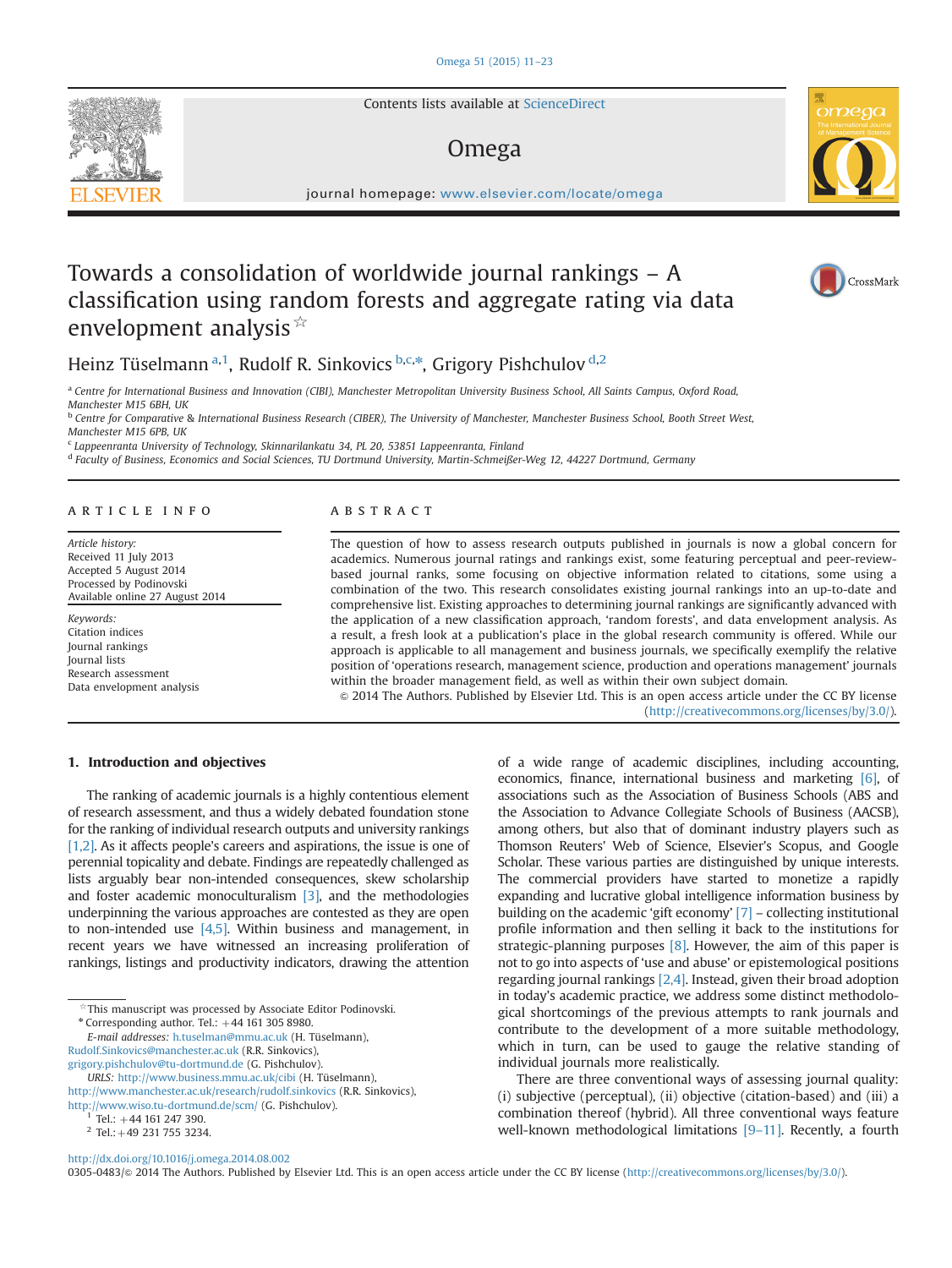approach has gained momentum – the 'meta'-ranking approach – which, like the hybrid approach, is intended to provide a balanced view by delivering a composite journal ranking (cf. [\[12,13\]](#page-12-0)). In contrast to the hybrid studies, which usually combine a few rankings or ratings and often involve the hand-collection of perceptual data, meta-analyses typically rely on a comprehensive selection of existing, in many cases reputable, rankings or ratings, and aim to deliver a reproducible outcome (cf. [Table 1\)](#page-3-0). As outlined, the existence of journal rankings is often – justifiably – contested on philosophical grounds, and there is the fundamental question whether possible distortions in terms of scholarship and unintended consequences of ranking exercises (see e.g. [\[2\]\)](#page-12-0) may offset the advantages of increased manageability of scholarly outputs. Indeed, the emergence of meta-rankings can be seen as a result of the sheer volume and range of diverse lists that are – counter to the original motivation for developing them, which was to improve academic resource 'management' – proving to be unmanageable outside their respective academic institutions and often include different selections of journals. Within the academic community there seems to be agreement that if rankings are being used, the agenda should be the pursuit of a rigorous and objective perspective, based on state-of-the-art methodologies, free of individual stakeholder interests in this contentious area.

However, despite the advances made by meta-studies, a number of shortcomings remain. These include (i) arbitrary inclusion or datedness of journal lists; (ii) over-reliance on citation data; (iii) limited coverage in terms of disciplinary focus, number of journals and number of lists included; (iv) inadequate treatment of missing data and unsophisticated imputation methods; (v) treatment of ordinal rank data as metric; (vi) choice of ranking categories.

In the present study, we elaborate an approach that addresses these shortcomings while combining the strong features of existing studies, extending these and adding novel features. Therefore, we substantiate the methodological underpinnings to the current debate on journal rankings. We (i) extend recent work and offer an aggregate journal ranking based on a comprehensive number of journals, (ii) cover a significant number of disciplines within business and management, and (iii) deploy a unique methodological approach and integrate subjective and objective rankings with a focus on systematism and the production of comprehensive journal rankings. Specifically, this is the first meta-ranking to feature both the random forests framework (a non-parametric state-of-the-art predictive learning method) for missing data imputation and data envelopment analysis (DEA) (an established nonparametric approach to performance evaluation of peer entities) for the aggregation of rankings. This paper is decidedly focused on the methodological advancement of existing journal rankings. Thus, our final aggregate journal ranking outcomes (see [Table 5\)](#page-9-0) can be seen as a frame of reference for a substantive discussion and objectification of journal rankings, which is otherwise rather politicized.

The paper is organized as follows. The next section provides a critical review of objective, subjective and hybrid approaches to journal ranking and rating. Following this, [Section 3](#page-4-0) provides an overview of the major meta-ranking studies. Subsequently, in [Sections 4](#page-7-0)–6, we present our novel meta-approach to journal ranking and rating, discuss its specific methodological advancements and apply it to our data set of journal rankings and ratings. This involves dealing with issues of database compilation, data missingness and imputation methods, classification trees, random forests and the subjection of the data to DEA (for full modeling and computational details, please refer to our working paper [\[78\]](#page-13-0)). [Section 7](#page-8-0) concludes with a discussion of main results of our study and their implications.

With particular emphasis on operations research, management science, production and operations management (OR/MS/POM), we apply the method to ascertain the relative positions of journals within the broader business and management discipline, as well as the relative position within the OR/MS/POM field.

# 2. Review of objective, subjective and hybrid approaches to journal ranking and rating

With regard to objective ranking, issues arise around the analysis of citation data. The Impact Factor delivered by the Journal Citation Reports [\[14\]](#page-12-0) – defined as the number of cites received in the given year by an average article published in the given journal within a pre-defined number of preceding years – is the most widely accepted citation-based measure for "significance and performance of scientific journals". It is widely acknowledged for its comprehensibility, robustness and availability [\[15\].](#page-12-0) Yet, it has received a considerable amount of criticism in the literature, connected to the accuracy problem in collecting citation data, undifferentiated treatment of citations, biases due to different maturing of published work across different journals, inaccurate definition of citable work and differing citation habits across different sub-disciplines. Further criticism includes biasedness towards journals with lengthy articles [\[15\]](#page-12-0), see also  $[16]$ ; and a selective disciplinary and geographical coverage [\[17,18\].](#page-12-0) Some of these deficits have recently been addressed by introducing a newer, prestige-oriented metric called Eigenfactor Score [\[19\]](#page-12-0) which augments the Journal Citation Reports, and the emergence of Scopus – a citation database by Elsevier which offers a broader journal coverage together with new citation indices Source-Normalized Impact per Paper (SNIP) and SCImago Journal Rank (SJR). These aim to account for discipline-related citation habits and the prestige of the citing journals, respectively [\[20,21\].](#page-12-0) Yet, and despite these advancements, extensive discussions of the underlying methodological issues raise concern of the sole reliance on citation-based analysis in journal ranking exercises. This is because important work may be considered as "common knowledge" and is sometimes left uncited – with acknowledgment given to other work or citation counts frequently representing simply fashion and herding within the academic community which implicates that citing does not necessarily imply influence [\[9,22,23\].](#page-12-0) There are also problems of selective citations and the opportunity for self- and mutual citations, a poor association between the quality of a journal and that of individual articles in it, as well as possible subjectivity which can be pertinent to the analysis based on the objective citation data [\[5,24,25\]](#page-12-0). Regardless of these shortcomings, the citation impact factor remains an important indicator in the academic community to assess journal quality.

Subjective, or perceptual, rankings are developed via opinion surveys among the experts within an institution, a society, or a research network and may be motivated by the needs to elaborate a basis for institutional decision making and evaluation purposes as well as to provide guidance within particular disciplines [\[1,26,27\].](#page-12-0) For these reasons, a variety of rankings exist which are tailored to the needs of a particular institution or a discipline [\[10,26](#page-12-0)–28]. Generally, perceptual rankings alleviate the problems pertinent to citation data, and explicitly capture the perceived quality of journals [\[5,29\].](#page-12-0) On the other hand, they are prone to biasedness in the experts' judgments – due to the institutional focus or self-identification with particular journals [\[11,26\].](#page-12-0) Furthermore, the coverage of perceptual lists is often restricted to a particular discipline or by institutional preferences [\[26\].](#page-12-0)

Due to the shortcomings of the above two approaches, the hybrid lists – which in some way combine subjective and/or objective data – have gained attention in the literature (e.g. [\[13,29,30\]](#page-12-0)). Indeed, pooling data that originates from different sources helps to produce a more balanced view and is seen as a desired approach [\[13,27,31\]](#page-12-0). However, hybrid ranking lists typically have a particular disciplinary or geographical focus; they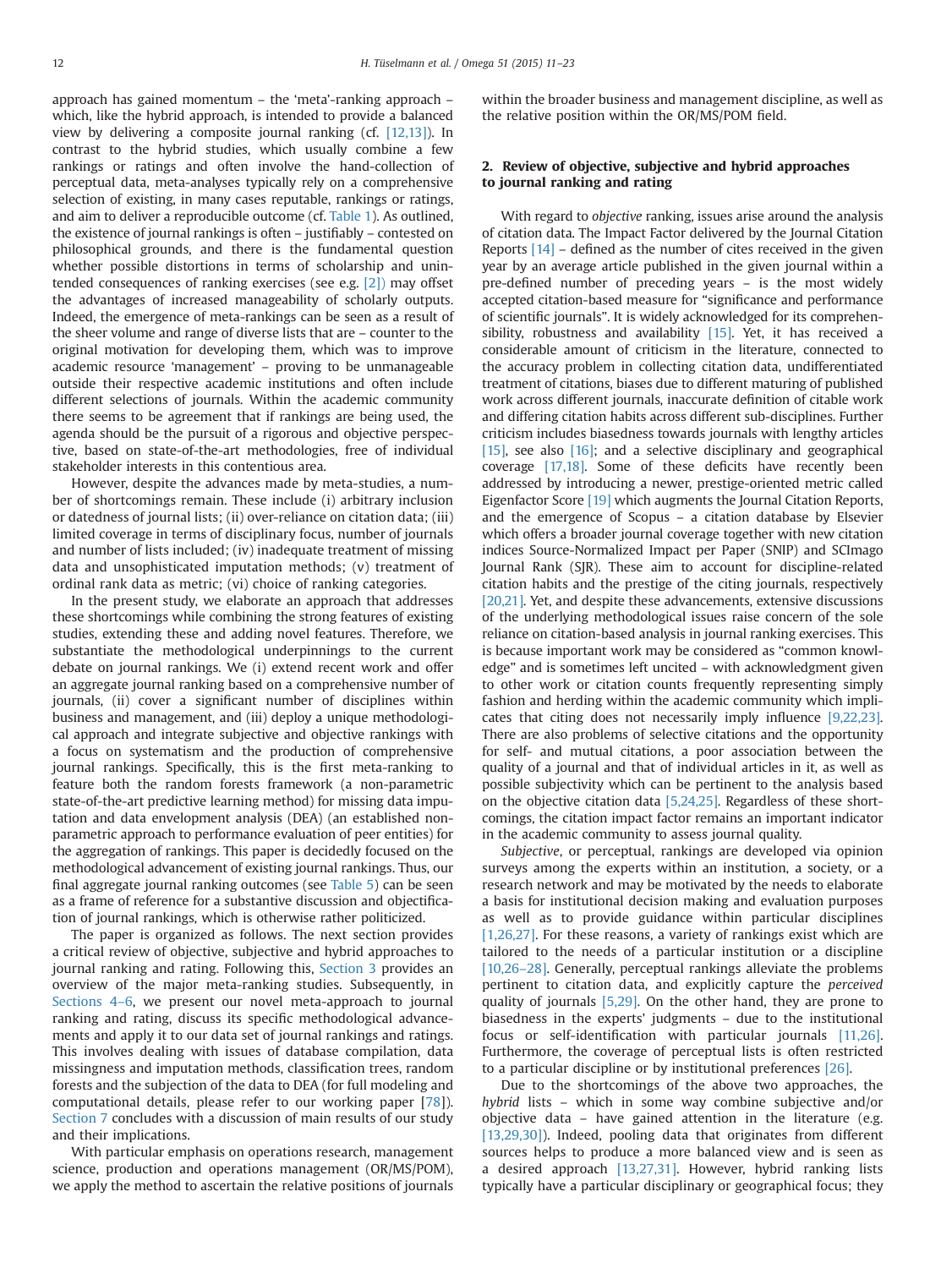# <span id="page-3-0"></span>Table 1

Overview of journal meta-ranking studies and selected hybrid ranking studies.

|                                        | <b>Disciplinary focus</b>                       | No. of<br>journals | No. of<br>rankings<br>used | Rankings<br>used    | Age of<br>rankings   | <b>Treatment of</b><br>missing data | Imputation<br>method  | Rating/<br>ranking by   | Outcome: rating or ranking (scale type, feasible range, meaning)                                                           |
|----------------------------------------|-------------------------------------------------|--------------------|----------------------------|---------------------|----------------------|-------------------------------------|-----------------------|-------------------------|----------------------------------------------------------------------------------------------------------------------------|
| <b>Meta-Rankings</b>                   |                                                 |                    |                            |                     |                      |                                     |                       |                         |                                                                                                                            |
| Bancroft et al.<br>$[34]$              | Business policy /strategy                       | 25                 | 5                          | P                   | 1987-1994 Imputation |                                     | Maximum<br>likelihood | Mean rank               | Rating (interval $1-4$ , $4=$ outstanding as a publication outlet), ranking<br>(ordinal $1-23$ , $1=$ top rating)          |
| Benati and<br>Stefani [10]             | Mathematics & economics                         | 138                | 7                          | JQL, OI             | 2002-2005 Imputation |                                     | Separate<br>category  | Cluster<br>analysis     | Classification (nominal, 4 classes)                                                                                        |
| Theußl et al.<br>$[33]$                | Marketing                                       | 62                 | 12                         | JQL                 | 2001-2009            | Ignoring                            |                       | IP                      | Ranking (ordinal $1-5^{\dagger}$ , $1 =$ top quality)                                                                      |
| Cook et al. [12]                       | Accounting                                      | 140                | 26                         | P, JQL, OI,<br>C, U | 2002-2007            | Ignoring                            |                       | IP                      | Ranking (ordinal $1-33^{\dagger}$ , $1 =$ top quality)                                                                     |
| Mingers and<br>Harzing [1]             | Business, management and<br>related disciplines | 834                | 10                         | JQL, C              | 1994-2005            | Partial<br>imputation               | Chained<br>regression | Cluster<br>analysis     | Ranking (ordinal $1-4$ , $4=$ top quality)                                                                                 |
| Halkos and<br>Tzeremes <sup>[22]</sup> | Business, management and<br>related disciplines | 229                | 8                          | C, JQL, OI          | 2009                 | Does not apply                      |                       | DEA                     | Rating (ratio 0–1, 1 = maximum performance in terms of citedness),<br>ranking (ordinal $A-D$ , $A=$ top tier rating)       |
| Franke and<br>Schreier [31]            | Tech. & Innovation/<br>Entrepreneurship         | 43                 | 37                         | C, JQL, P,<br>U, OI | 1989-2004            | Ignoring                            |                       | Scoring                 | Rating (ratio 0-10, 10=max. quality), ranking (ordinal $1-39$ , $1=$ top<br>rating; ordinal $A-D$ , $A = top$ tier rating) |
| Rainer and<br>Miller [35]              | Management Information<br>Systems               | 50                 | 9                          | P, C                | 1991-2001            | Ignoring                            |                       | Scoring                 | Rating (ratio 0–1, 0=maximum quality), ranking (ordinal $1-47$ , $1=$ top<br>quality rating)                               |
| Steward and<br>Lewis [27]              | Marketing                                       | 100                | 11                         | P, C, U             | 1993-2006            | Ignoring                            |                       | Scoring                 | Rating (ratio 0–1, 0 = maximum quality), ranking (ordinal $1-49^{\dagger}$ , 1 = top<br>quality rating)                    |
| <b>Hybrid rankings (selected)</b>      |                                                 |                    |                            |                     |                      |                                     |                       |                         |                                                                                                                            |
| Zhou et al. $[30]$                     | Cross-disciplinary (Hong<br>Kong RAE)           | $285*$             | 3                          | C, OI, OS           |                      | 1996-2000 Does not apply            |                       | Fuzzy<br>inference      | Ranking (ordinal $A-C$ , $A = top$ quality)                                                                                |
| Morris et al.<br>$[26]$                | Business, management and<br>related disciplines | $1039**$           | 9                          | OI, C, OS           | 2003-2008 Ignoring   |                                     |                       | Modal score<br>& Delphi | Ranking (ordinal $0^*$ –4 <sup>*</sup> , 4 <sup>*</sup> =top quality)                                                      |
| Crookes et al.<br>$[76]$               | Nursing & midwifery                             | 144                | 3                          | OS, C               | 2006-2007            | Does not apply                      |                       | Scoring                 | Rating (interval $0-100$ , $100 =$ maximum quality), ranking (ordinal $1-4$ ,<br>$1 =$ top tier rating)                    |
| DuBois and<br>Reeb [77]                | International business                          | 30                 | 5                          | C, OS               | 1995-1998            | Does not apply                      |                       | Scoring                 | Ranking (ordinal $1-23$ , $1=$ top quality)                                                                                |
| Bauerly and<br>Johnson [29]            | Marketing (mainly US<br>background)             | 252                |                            | U, OS               | 2001                 | Does not apply                      |                       | Does not<br>apply       | Rating (ratio 1-1434, citations in doctoral program syllabi), ranking<br>(ordinal $1-34^{\dagger}$ , $1 =$ top rating)     |
| Kao et al. [13]                        | Management (Taiwanese<br>journals)              | 46                 | 5                          | C, OI, OS           | 2003-2005            | Does not apply                      |                       | DEA & scoring           | Rating (ratio 0-1, 1=maximum quality), ranking (ordinal 1-46, 1=top<br>rating; ordinal $A-E$ , $A = top$ tier rating)      |

P – Perceptual rankings published in academia.

OS – Opinion survey as source of perceptual data.

JQL – Cross-disciplinary rankings present in the JQL.

OI – Other institutional cross-disciplinary rankings.

C – Citation data or citation-based rankings.

U – Rankings featuring other usage data (e.g. download counts, citations in syllabi etc.).

The symbols are in descending order of the respective rankings' share in the data set.

IP – Integer programming.

DEA – Data envelopment analysis.

n Ranking of just <sup>a</sup> single journal within <sup>a</sup> single discipline with 285 journals is provided as an illustration.

\*\* As of 21 April 2009.

† As for the number of journals in the reported ranking.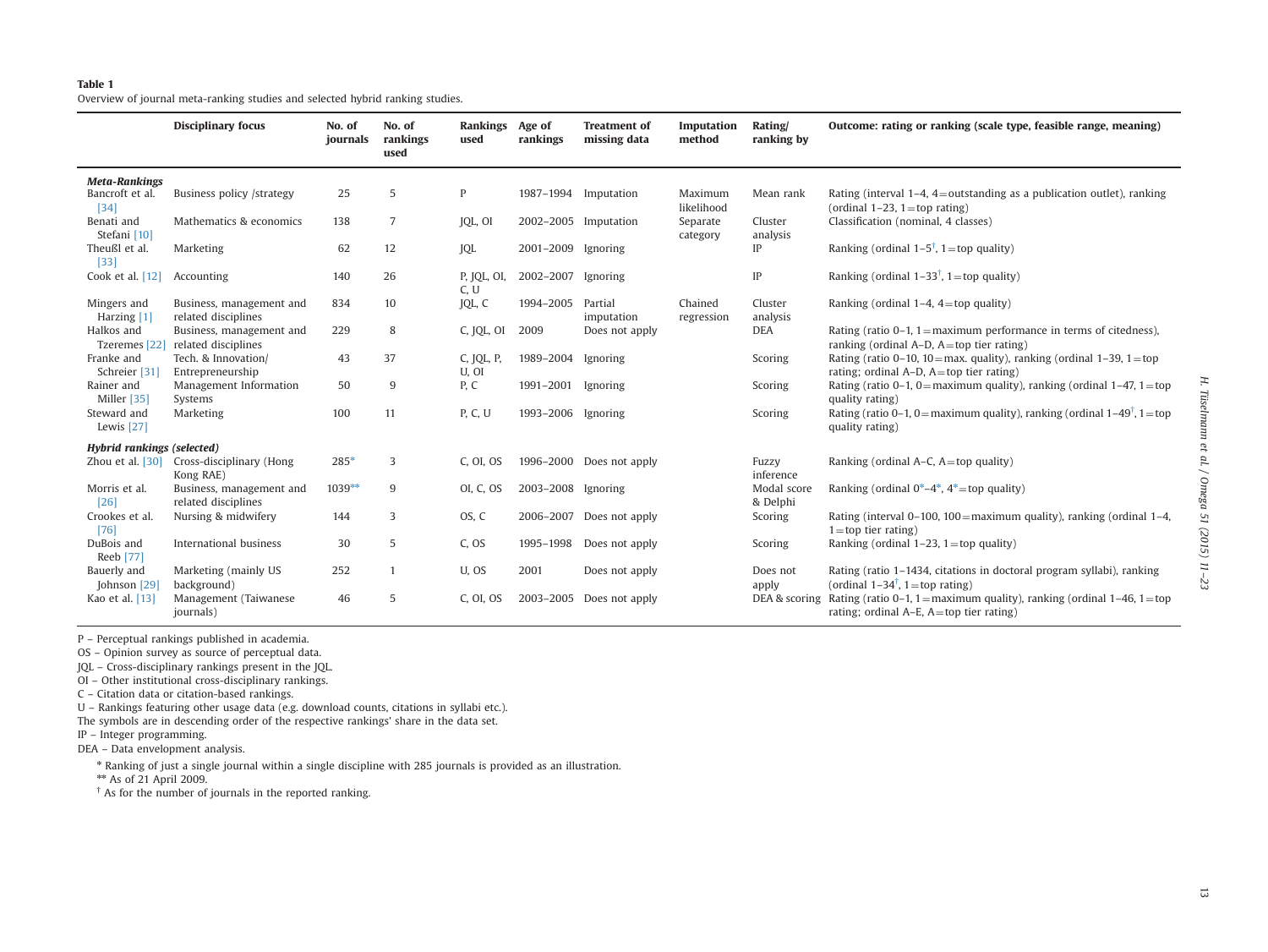<span id="page-4-0"></span>usually combine a few rankings or ratings and involve handcollection of perceptual data, and, with a few exceptions, use unsophisticated and less principled techniques for data aggregation (cf. [\[1\]\)](#page-12-0).

Because objective, subjective and hybrid approaches have attracted the above criticisms, the meta-approach to journal ranking and rating has recently received a substantial development, being intended to overcome the drawbacks of the hybrid approaches by relying on a comprehensive selection of existing, in many cases reputable, rankings or ratings, and aiming to deliver a reproducible outcome.

### 3. Overview of journal meta-rankings and ratings

[Table 1](#page-3-0) offers a compilation of the main journal meta-ranking studies. As can be seen, most of these studies focus on particular sub-disciplines, with the exception of Mingers and Harzing [\[1\]](#page-12-0) and Halkos and Tzeremes [\[22\]](#page-12-0) who take a cross-disciplinary approach. The journal coverage ranges from 25 to 229, with the exception of Mingers and Harzing [\[1\]](#page-12-0) who cover over 800 journals. In terms of rankings used, most of the studies draw on a combination of subjective and objective rankings. Two thirds of the meta-rankings are based on journal rankings contained in Harzing's broadly accepted Journal Quality List (JQL) [\[32\]](#page-12-0).

The number of underlying rankings is often 10 or less. There is quite a spread in terms of the recentness of the rankings, with only two studies covering recent years. As for data missingness, which arises because of selective coverage of journals, either this is not addressed, or it is not dealt with properly in these meta-rankings (see Section 5.1). For Theußl et al. [\[33\]](#page-12-0) and Cook et al. [\[12\],](#page-12-0) data missingness is not an issue. They effectively adopt the perspective that only the observed rank data can determine the ultimate ranking. There are a few, varied, attempts to impute missing data: for example, Bancroft et al. [\[34\]](#page-12-0) employ a maximum likelihood approach, while Mingers and Harzing <a>[\[1\]](#page-12-0)</a> implement a form of chained regression.

As for the aggregation method for rating/ranking journals, the main approaches used are scoring methods, cluster analysis and consensus ranking via integer programming, with only one study, that of Halkos and Tzeremes [\[22\]](#page-12-0), featuring the state-of-the-art DEA. While scoring is attractive due to its simplicity, it is rather subjective in its application. Cluster analysis offers a more advanced approach, but usually only delivers a limited set of categories. DEA, in contrast, is a methodologically profound and objective approach that helps to reduce manipulation, overinterpretation and bias. The integer programming approach deployed by Theußl et al. [\[33\]](#page-12-0) and Cook et al. [\[12\]](#page-12-0) is very effective at producing a consensus ranking, yet it works within the confines of treating missing data as non-existent. Further, it cannot deliver an interval or ratio scale outcome.

#### 4. Compiling a database for journal meta-ranking

In view of the limitations and shortcomings of meta-rankings described above, we proceed to develop a comprehensive journal database, which will subsequently be subjected to our rating and ranking exercise.

The primary databases are the journal quality ranking lists contained in the 49th edition of Harzing's Journal Quality List (JQL49) [\[32\]](#page-12-0) and the Thomson Reuters Journal Citation Reports  $([14]$ , various years):

• The ranking lists contained in JQL49 are dated in the range<br>from 2001 to 2013 from 2001 to 2013.

- To reflect an up-to-date, rather than historical, journal status, we select the 10 most recent ranking lists (out of the 22 contained in select the 10 most recent ranking lists (out of the 22 contained in the JQL49 database), covering a 6-year time span  $(2008-2012)^3$
- We update and correct a number of the journal lists in JQL49<br>hased on information in the most recent publicly available based on information in the most recent publicly available editions of the respective ranking lists.<sup>4</sup>
- In order to capture a comprehensive quantity of journals, all journals listed in JQL49, a total of 939 journals, are considered. This provides a broad and cross-disciplinary coverage.

The 10 ranking lists selected for aggregation by means of DEA ([Section 6\)](#page-7-0) are labeled 'target lists', as shown in [Table 2](#page-5-0). In an additional step, these rankings are further augmented by including 2011 Impact Factor data from the Journal Citation Reports  $[14]^{5}$  $[14]^{5}$ . Thus, we use 11 rankings in total.

Most of the journal quality lists rank the journals on an ordinal scale, using differing numbers of scale gradations (ranks) and their designations. Thus, we relabeled the ranks in each of the lists as 1, 2, etc., from highest to lowest. The length of the original scale is maintained in all lists. This overcomes the problems related to adjusting original scale lengths to a common scale length, and the resulting subjectivity/arbitrariness [\[31\]](#page-12-0).

In addition, all journals with an Impact Factor are ranked and divided into quintiles, with 1 denoting the top quintile, 5 the lowest quintile, and a value of 6 being assigned to journals that are not indexed in the 2011 Journal Citation Reports. This procedure helps to alleviate several of the well-known shortcomings of using the Thomson Reuters metric score in analyses (cf.  $[18]$ ), as well as the problems with conventional normalization procedures [\[26\]](#page-12-0).

# 5. Resolving the data missingness problem in journal rankings and ratings

#### 5.1. Data missingness and imputation approaches

A significant problem pertinent to journal meta-ranking approaches is the considerable amount of missing data. In our database of 939 journals, target ranking lists from 1 to 10 (see [Table 2](#page-5-0)) contain 4770 entries out of the 9390 possible. This corresponds to an overall missingness rate of nearly 50%. The pattern of missingness varies across journals, and coverage rates range from approximately 28% to 88% across lists. As can be seen from [Fig. 1](#page-5-0), three strategies for dealing with data missingness can be identified in the existing journal ranking studies:

<sup>&</sup>lt;sup>3</sup> The Wirtschaftsuniversität Wien Journal Rating 2008 (WIE 2008) list was excluded because it now publishes only its  $A<sub>+</sub>$  and A ratings and no longer its B, C and D ratings. If we had included WIE 2008, journals that it ranked below an A would have been wrongly recorded as missing cases. We also excluded Den 2011 (Danish Ministry Journal List) because it has only two categories: top journal and others, it is thus lacks differentiation. We further excluded FNEGE (Foundation National pour l'Enseignement de la Gestion des Entreprises) 2011 because it merely replicates the CNRS (Centre National de la Recherche Scientifique) 2011 ratings for management and business journals. Finally, we excluded AERES (Agence d'évaluation de la recherche et de l'enseignement supérieur) 2012 because it mainly maps CNRS 2011 ratings to a scale with fewer gradations and does not substantially add to the existing data.

<sup>&</sup>lt;sup>4</sup> We have in particular made corrections in the ranking lists ABS 2010, CNRS 2011, UQ 2011 and HEC 2011. These and other adjustments of the JQL can be obtained from the authors on request.

 $5$  We use the two-year average of the 2011 Impact Factor  $[14]$ . An alternative would have been to use the five-year average. However, for a number of journals, no five-year average data exists. If we had used a five-year average, these journals would have received a non-entry, despite being included in the citation list. The same rationale applies to the exclusion of alternative measures such as the article influence score.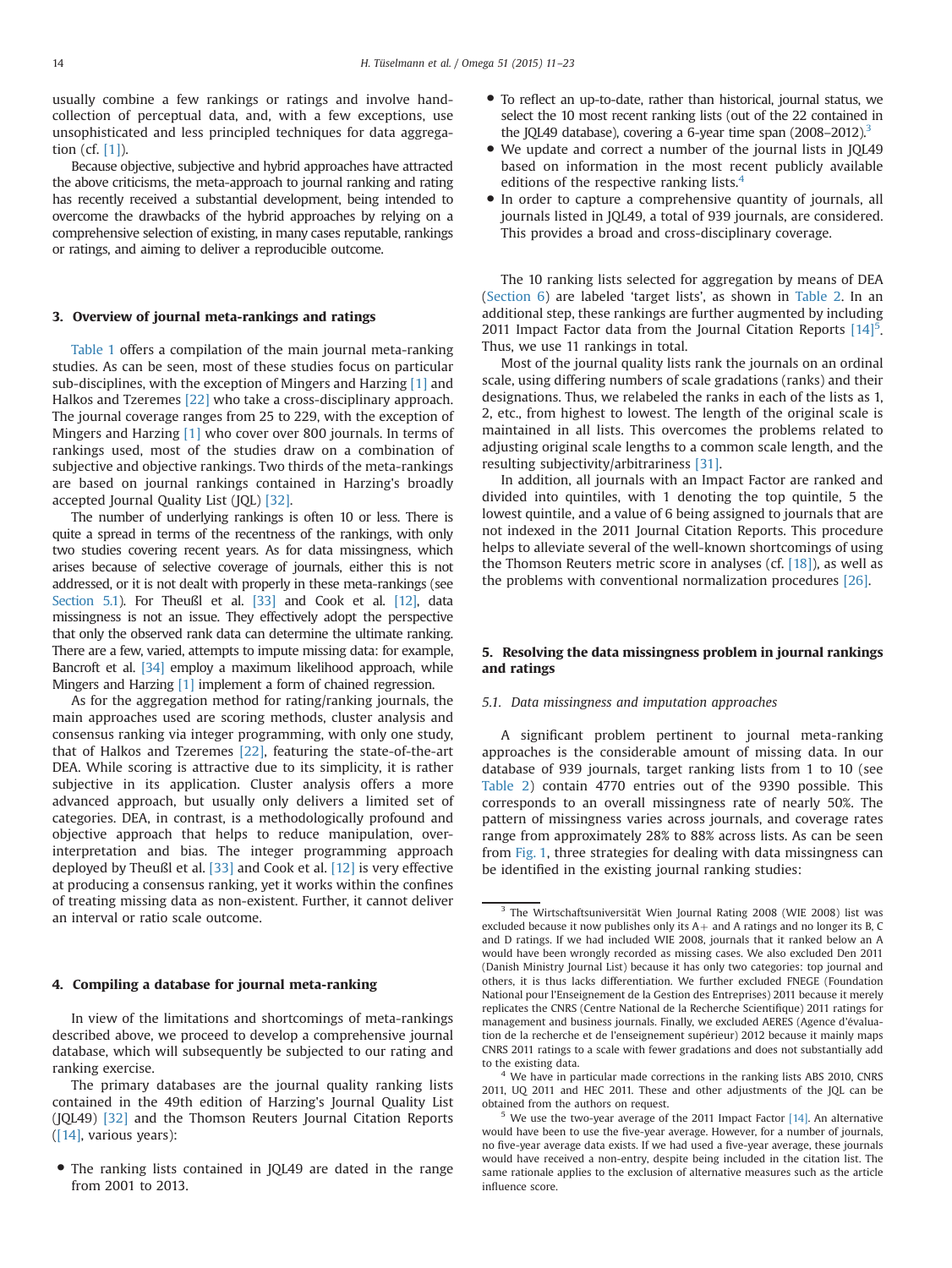<span id="page-5-0"></span>

| Table 2       |  |
|---------------|--|
| Target lists. |  |

| No. | <b>Title</b>                                                       | Year | Abbreviation         |
|-----|--------------------------------------------------------------------|------|----------------------|
|     | Aston                                                              | 2008 | Ast 2008             |
|     | Australian Business Deans Council Journal Ranking List             | 2010 | <b>ABDC 2010</b>     |
|     | Association of Business Schools Academic Journal Quality Guide     | 2010 | ABS 2010             |
|     | Centre National de la Recherche Scientifique                       | 2011 | <b>CNRS 2011</b>     |
|     | Hautes Études Commerciales de Paris Ranking List                   | 2011 | <b>HEC 2011</b>      |
|     | University of Queensland Adjusted ERA Ranking List                 | 2011 | <b>UQ 2011</b>       |
|     | Association of Professors of Business in German-speaking countries | 2011 | <b>VHB 2011</b>      |
|     | Cranfield University School of Management                          | 2012 | Cra 2012             |
|     | ERASMUS Research Institute of Management Journal Listing           | 2012 | EIL 2012             |
| 10  | <b>ESSEC Business School Paris</b>                                 | 2013 | <b>ESS 2013</b>      |
|     | Impact Factor from the Thomson Reuters Journal Citation Reports    | 2011 | Thomson Reuters 2012 |



Fig. 1. Approaches to treatment of missing data in journal rankings and methods of completing the data set.

- (1) Completing the data set. This can be achieved either by the removal of records with missing data – which would however lead to an undesirable loss of information – or by imputation. The latter involves replacing missing entries with artificially generated values (see below).
- (2) Averaging. For example, Rainer and Miller [\[35\]](#page-12-0) calculate the average score from the ranks that are available. However, this may lead to biased results (see [\[34\]](#page-12-0)). The same criticism applies to the work of Franke and Schreier [\[31\]](#page-12-0) and Steward and Lewis [\[27\]](#page-12-0) who use a form of weighting to replace the missing data.
- (3) Reliance on stated preferences. Cook et al. [\[12\]](#page-12-0) and Theußl et al. [\[33\]](#page-12-0) employ an integer programming method that seeks to find the consensus ranking that exhibits the least total deviation from the underlying rankings. They thus neither extrapolate nor disregard existing data. Instead, their approach relies purely on the pairwise preference relations between the journals, effectively stated by the underlying ranking lists. Despite its advantages, we do not use the approach in this paper, instead favoring imputation for the following reasons: firstly, as Mingers and Harzing [\[1\]](#page-12-0) point out, lists can be biased in their selective coverage and imputation reduces this bias.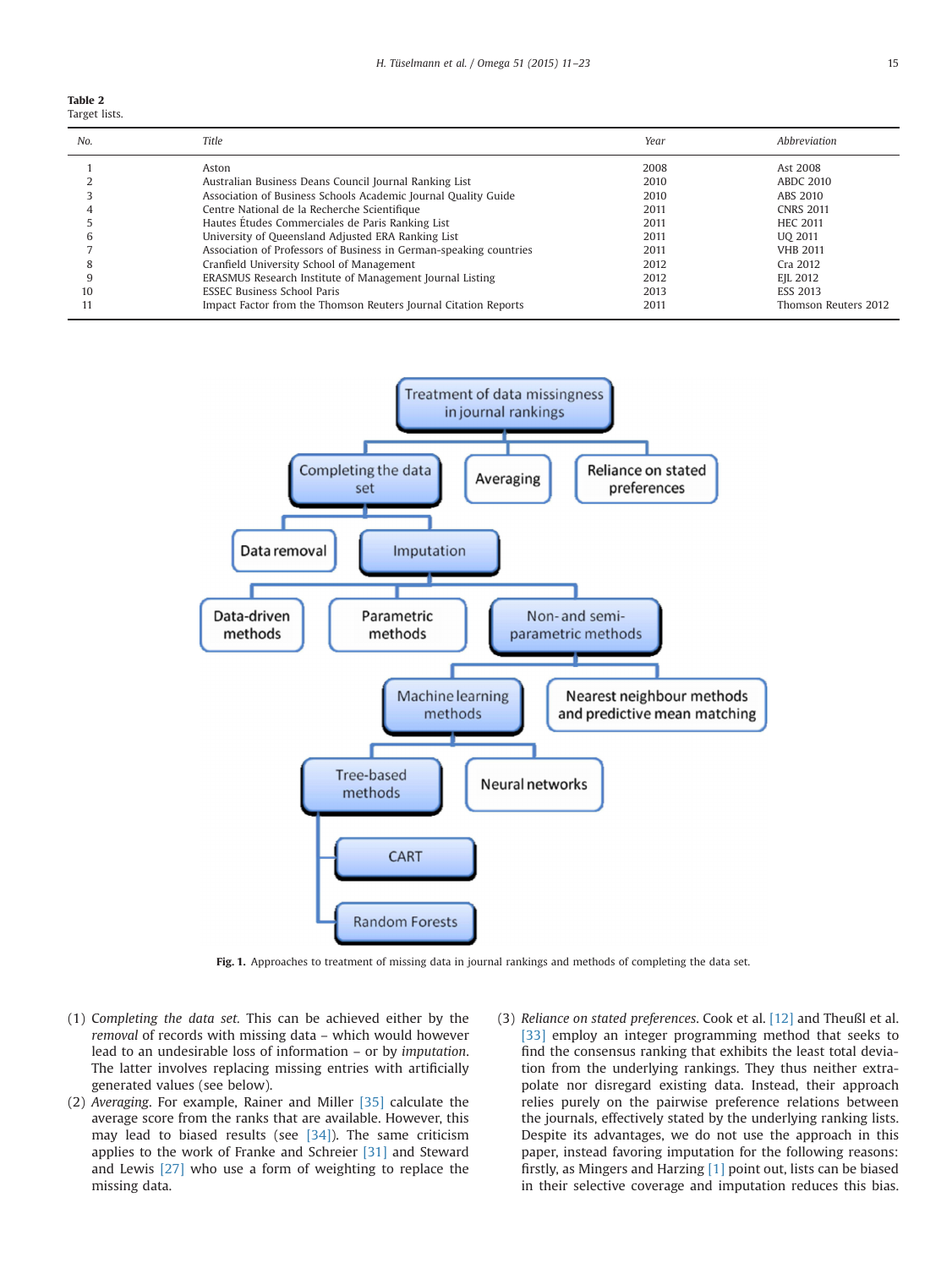<span id="page-6-0"></span>Tse [\[36\]](#page-12-0) supports this, referring to humans' limited information-processing capability (cf. [\[12\]](#page-12-0)). Secondly, imputation enables us to extend lists while retaining their original spirit [\[37\].](#page-12-0) Therefore, this paper considers imputation to be the most viable strategy for dealing with missingness in journal lists.

In line with Farhangfar et al. [\[38\]](#page-12-0) and Gheyas and Smith [\[39\],](#page-12-0) three approaches to missing data imputation can generally be identified (see [Fig. 1\)](#page-5-0):

- (1) Data-driven imputation methods [\[38\].](#page-12-0) Missing items are replaced with artificial values, for example the mean, median or mode of the respective variable, or with a random draw from the observed values [\[39,40\]](#page-12-0). However, these methods distort the association between variables [\[40\]](#page-12-0). In the context of the journal ranking problem, the approach would lead to the distortion of the aggregate ranks of individual journals. While this is partly overcome by Benati and Stefani [\[10\],](#page-12-0) who associate missing rank data with a separate category, their approach is not tailored to offer a rank ordering of journals.
- (2) Parametric imputation methods. These methods assume an explicit data model, such as the regression imputation  $[40,41]$ or the maximum likelihood approach featured by the expectation–maximization (EM) algorithm [\[42\]](#page-12-0). The multiple imputation methodology (see e.g. [\[40,43\]](#page-12-0)) represents a further advancement but its reliance on the assumed data model can lead to incorrect inferences (e.g. [\[41,44\]\)](#page-12-0) and it should be used with caution [\[43,45\].](#page-12-0) With regard to journal rankings, Bancroft et al. [\[34\]](#page-12-0) use the maximum likelihood approach to arrive at rank estimates for 25 journals related to business policy/strategic management research, previously ranked in a longitudinal study with censoring. Mingers and Harzing [\[1\]](#page-12-0) use a form of chained regression imputation to estimate missing ranks for a restricted subset of journals drawn from seven ranking lists of the JQL (17th ed.). Similarly, Schulze et al. [\[37\]](#page-12-0) carry out repeated imputation through a sequential univariate regression and a single imputation through a sequential multivariate regression, while utilizing a number of additional ranking lists as predictor variables (yet they deal only with imputation and do not attempt to derive an aggregate rating or ranking). However, parametric methods have received criticism regarding potential model misspecification and validity concerns [\[39,41,46\]](#page-12-0).
- (3) For the purposes of our study, we pursue the branch of nonand semi-parametric imputation methods, as these do not (or do not fully) rely on a data model [\[39,41\].](#page-12-0) A major advancement within this branch is the group of machine learning approaches  $[46]$ , which we draw on for our study (see e.g.  $[39,47]$ )<sup>6</sup>. In particular, the work by Twala et al. [\[48\]](#page-12-0) demonstrates the competitiveness of tree-based methods compared to parametric imputation methods in terms of predictive accuracy, see also Hapfelmeier et al. [\[49\].](#page-12-0) More specifically, we utilize the random forests method [\[50\]](#page-12-0) which represents a recent and remarkable advancement in non-parametric classification and regression. This method employs an ensemble of classification or regression trees (see Section 5.2) for predicting the response variable as a committee, while the process of constructing the individual trees in the ensemble involves randomness. This approach results in a superior prediction accuracy that compares favorably or competitively 'to the best statistical and machine learning methods' [51–[53\].](#page-12-0) At the same time, the random forests method is deemed more

versatile than the conventional statistical methods and can flexibly accommodate a wide range of prediction problems – even those that are 'nonlinear and involve complex interactions' [\[53\],](#page-12-0) while being acknowledged, among others, for robustness and ease of training as compared to other machine learning methods [\[52,53\]](#page-12-0).

### 5.2. Classification trees and random forests and their application

Classification and regression trees (CART) represents a wellestablished and widely used non-parametric predictive learning method [\[46,52\],](#page-12-0) which has been developed with a strong emphasis on the possibility of missing data among the variables. It seeks to determine the association between the response and predictor variables via recursive, data-driven, partitioning of the predictor space and exhibits a degree of accuracy comparable to the best of the classical statistical methods [\[54\],](#page-12-0) while producing highly interpretable models and exhibiting other strong advantages [\[52\]](#page-12-0). Breiman [\[50\]](#page-12-0) has advanced CART to produce the random forests framework which effectively reduces variability of individual tree predictions by de-correlating and aggregating them across a tree ensemble, offering as a result a remarkably high prediction accuracy and a number of other advantages [\[52,53\].](#page-12-0) Random forests are particularly easy to train, basically requiring to fine tune a few parameters only.

Drawing on the random forest framework, we proceed towards imputing the missing data in each of the target journal-ranking lists<sup>7</sup>. Imputation in each individual list is based on predictor variables which are comprised of: (i) journals' subject areas as per JQL49; (ii) the remaining target lists<sup>8</sup>, (iii) other journal ranking lists included in JQL49, and (iv) Citation Impact Factors from the Journal Citation Reports (see [Table 2](#page-5-0) and [Table 3](#page-7-0)). Specifically, we utilize ranking lists from 2001 onwards (see [Table 3](#page-7-0)). Although these are older than the cut-off date for the target lists, and are therefore based on more historical data, their inclusion is warranted to improve imputation accuracy.<sup>9</sup>

The first step in the application of random forests is to (i) preimpute missing entries in each single predictor.<sup>10</sup> This task is necessary as the predictor variables themselves have missing values. While random forests have a built-in mechanism for this step, we use CART to accomplish this task.<sup>11</sup> The second step involves (ii) checking the imputation accuracy in the target lists using cross-validation (see e.g. [\[52\]](#page-12-0)). We find differences in the accuracy of the imputations for different ranking lists. For instance, missing values for Ast 2008 are found to be more difficult to predict than missing values in other lists. Additionally, we perform numeric experiments using different settings for CART and

<sup>10</sup> All necessary computations have been conducted in R software environment (version 3.0.0). We have used CART implementation delivered by the R package rpart (version 4.1-1) and the implementation of the random forest method delivered by the R package randomForest (version 4.6-7).

<sup>6</sup> Gheyas and Smith [\[39\]](#page-12-0) provide an overview of imputation approaches, and in particular those featuring neural networks. However, we do not consider this group of methods in our study, preferring instead a methodology which is more straightforward in its application.

<sup>7</sup> [Table 2](#page-5-0) exhibits 11 target lists. Imputation has to be carried out in 10 of these. <sup>8</sup> As indicated in [Section 4](#page-4-0), target ranking list no. 11 is based on 2011 Impact Factor data [\[14\]](#page-12-0) and features an ordinal rank scale with a few gradations for the purposes of aggregate ranking. When acting as a predictor variable for missing data imputation, this ranking list however maintains original ratio scale data of the 2011 Impact Factor if the latter is available, and indicates a missing value otherwise.

<sup>9</sup> Although VHB 2011 and UQ 2011 are included in the primary list, VHB 2003 and UQ 2007 are also used for imputation purposes because they use different methodologies, scoring systems or ranking procedures from the newer versions of the lists [for details and a discussion of the VHB and UQ lists, see [\[32\]](#page-12-0)].

<sup>&</sup>lt;sup>11</sup> This approach had to be adopted because randomForest package (see footnote 10) does not allow for missing data when predicting an unknown response. Handling such situations is however an inherent feature of CART, thus the said approach has been adopted (see e.g. Hastie et al. [\[52\]](#page-12-0), p. 333). After preimputing the missing values in the predictor variables, we add one dummy variable per each such predictor to indicate whether the respective predictor value is original or has been pre-imputed.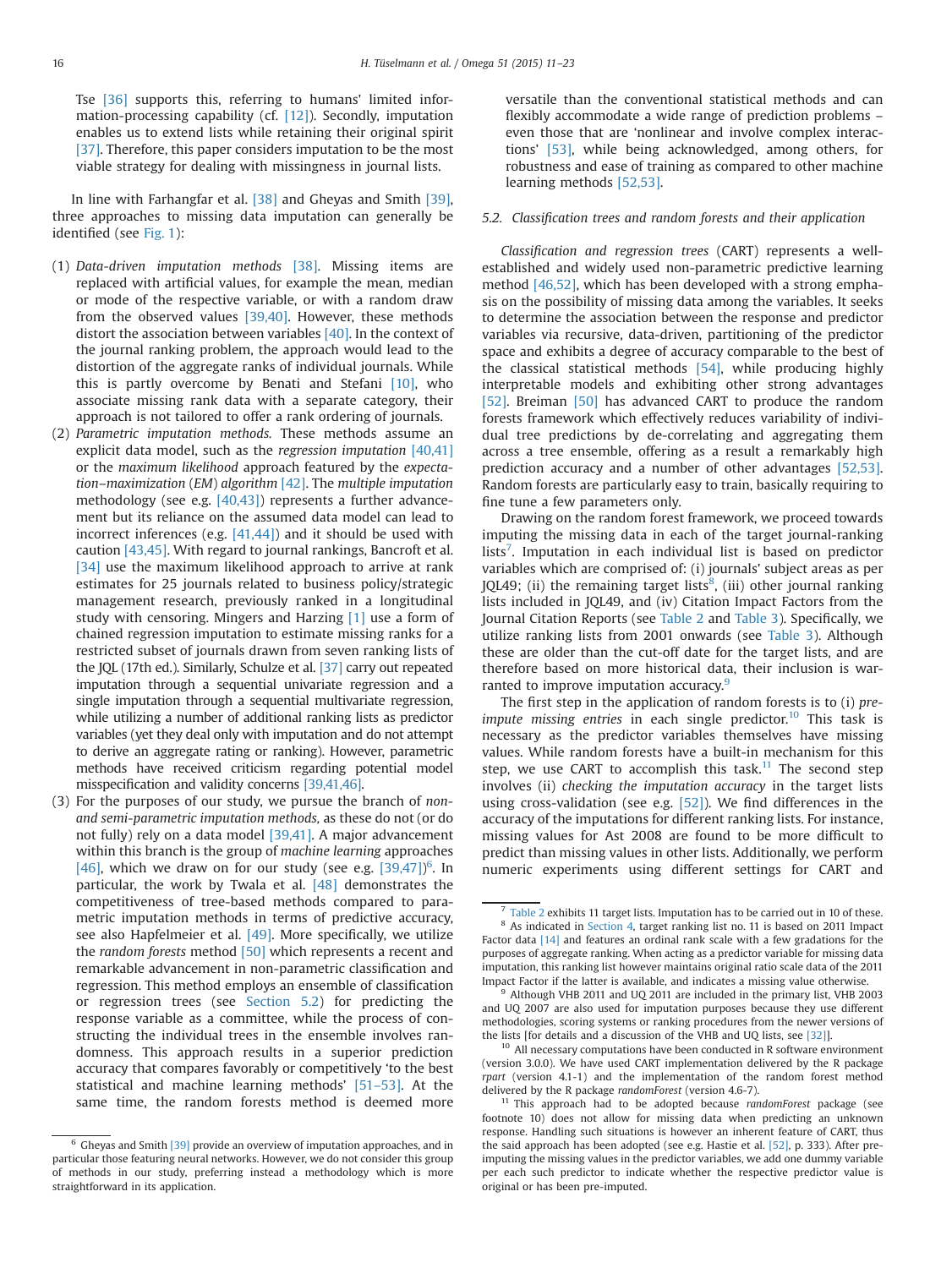<span id="page-7-0"></span>

| Table 3 |  |                                                |  |
|---------|--|------------------------------------------------|--|
|         |  | Additional lists used for imputation purposes. |  |

| No.      | Title                                                                       | Year         | Abbreviation              |
|----------|-----------------------------------------------------------------------------|--------------|---------------------------|
|          | Wirtschaftsuniversität Wien Journal Rating                                  | 2001         | <b>WIE 2001</b>           |
|          | Association of Professors of Business in German-speaking countries          | 2003         | <b>VHB 2003</b>           |
|          | British Journal of Management (Business & Management RAE rankings)          | 2001         | <b>BJM 2004</b>           |
|          | Theoharakis et al.                                                          | 2005         | Theo 2005                 |
|          | Hong Kong Baptist University School of Business                             | 2005         | <b>HKB 2005</b>           |
| 6        | European Journal of Information Systems                                     | 2007         | <b>EJIS 2007</b>          |
|          | European Journal of Information Systems (including citation impact factors) | 2007         | EIIS-CI                   |
| 8        | University of Queensland Journal Rating                                     | 2007         | UO 2007                   |
| $9 - 14$ | Impact Factor from the Thomson Reuters Journal Citation Reports             | 2005 to 2010 | Thomson Reuters 2006-2011 |

random forests to determine the optimal parameter settings for the imputation engine. The third step is (iii) the actual imputation of missing data in the target lists. Having regard for misprediction rates in all of the target lists in step *ii*, we find that it would be inappropriate to stick to the point estimates of missing rank data; instead, the uncertainty involved must be reflected in rank predictions. We therefore adopt, similarly to Zhou et al. [\[30\],](#page-12-0) a fuzzy rank approach – by letting each journal belong to two or more different ranks within the same ranking list, while the respective degrees of rank membership are required to sum up to unity (e.g. in ABS 2010, journal X is 60% associated with rank '1' and 40% with rank '2'). A particular advantage of this approach is that our aggregate ranking method (see Section 6 below) accommodates fuzzy rank membership in a natural way.

Notably, random forests have a built-in mechanism for estimating individual rank probabilities when making a prediction. We accordingly adopt these probabilities as the respective degrees of rank membership predicted for the given journal in the given ranking list. Random forests exhibited a superior performance in producing such estimates [\[55\];](#page-12-0) however, that performance can be further improved by means of calibration techniques. For this purpose we have employed the calibration method suggested by Boström [\[56\]](#page-12-0) and similarly used the Brier score (mean squared deviation of the predicted rank probabilities from the true ones) as performance measure, while the calibration data set has been comprised of all test data samples which had been formed in the course of cross-validations conducted in step ii. In our experience, calibration has yielded only a marginal improvement of the Brier score, which is in line with Niculescu-Mizil and Caruana [\[55\]](#page-12-0). By completing this step we have produced a comprehensive and complete data set, which is then subjected to DEA.

#### 6. Rating and ranking journals by DEA

DEA [\[57\]](#page-12-0) represents an established management science approach to multi-attribute rating of peer entities [\[58](#page-12-0)–60], in our case journals. A typical DEA setup involves measuring the efficiency of a number of peer entities called decision-making units, or DMUs (e.g. universities) that have a number of common inputs (e.g. budgets, number of staff) and outputs (e.g. research outputs, teaching quality). These inputs and outputs constitute the basis for evaluating the efficiency of the DMUs. There are no a priori weights attached to the inputs and outputs. Instead, DEA offers each DMU an opportunity to cross-evaluate and apply input and output weights that most favorably express its own efficiency. Essentially, DEA determines 'frontiers rather than central tendencies' in the data [\[58\]](#page-12-0), [\[61\]](#page-12-0). As a non-parametric method, it requires no a priori assumptions on the interaction between the variables in the data set [\[58\]](#page-12-0).

Conventionally, the DEA methodology is applied to metric data, but it has been extended to cover a variety of settings with ordinal rank data (see [\[62\]](#page-12-0) for a recent discussion). Cook et al. (see e.g. [\[63\]\)](#page-12-0) further addressed settings with a differentiated treatment of individual rankings – an approach that particularly suits the aggregate journal rating purposes. Against this background, DEA treats rank positions in individual ranking lists as outputs of the DMUs (i.e., journals) while assuming away any variable inputs. It then allows each journal to attach weights to the individual rank positions in each target ranking list. These rank weights should represent the respective journal in the best possible light or, more specifically, provide it with the maximum possible weighted average rank, representing the journal's self-rating of its own performance. Furthermore, the weights chosen by the journal also determine performance ratings of all other journals from its perspective. Thus, by choosing its own rank weights, each journal explicitly evaluates itself vis-à-vis all other journals. In this way, a cross-evaluation matrix is obtained, from which the ultimate ratings of the individual journals can be derived [\[64,65\]](#page-12-0).

Due to the DEA's advantage of avoiding a priori assumptions and subjective bias, we adopt the above approach to derive an aggregate journal rating and ranking. To this end, we employ the DEA framework for aggregation of ordinal preferences by Green et al. [\[64\]](#page-12-0) while further extending it to include a rank discrimination threshold in line with Noguchi et al. [\[65\]](#page-12-0) and a differentiated treatment of individual rankings as in Cook et al. [\[63\]](#page-12-0). In addition to that, we enforce convexity constraints on the rank weights in line with Hashimoto [\[66\].](#page-12-0) Further, we use the aggressive form of cross-evaluation [\[64\]](#page-12-0) to give each journal the opportunity to appear most strongly against its peers, and derive the ultimate journal ratings from the cross-evaluation matrix using the arithmetic means so that all journals have an equal say in determining the final result. [Appendix A](#page-11-0) describes our modeling approach in detail.

As explained in [Section 4](#page-4-0), we subject 11 target ranking lists to the above aggregation procedure, while the missing rank data has to be imputed in these lists by means of the random forests method as per [Section 5.2](#page-6-0), and supplied to DEA in the form of fuzzy membership degrees to which the respective journal is associated with the individual ranks of the respective ranking list. This represents a distinctive feature of our model as compared to DEA approaches to ordinal rank data [62–[66\]](#page-12-0). Random forests method can impute the fuzzy rank membership in a natural way and ordinal DEA can also accommodate fuzzy rank data. Thus, these two approaches are complementary to each other for the purposes of aggregate journal rating.

Before proceeding with DEA, we exclude from the final list of journals used in this study those journals with ranks available for less than 25% of the 11 target lists (see [Table 2\)](#page-5-0). This reduces the list from 939 to 786 journals, representing around 84% of all journals in JQL49. This approach is taken because the ranks that are available for sparsely ranked journals may not be representative enough, and it also ensures that the imputations are 'pluralistic' enough rather than being based on just one or two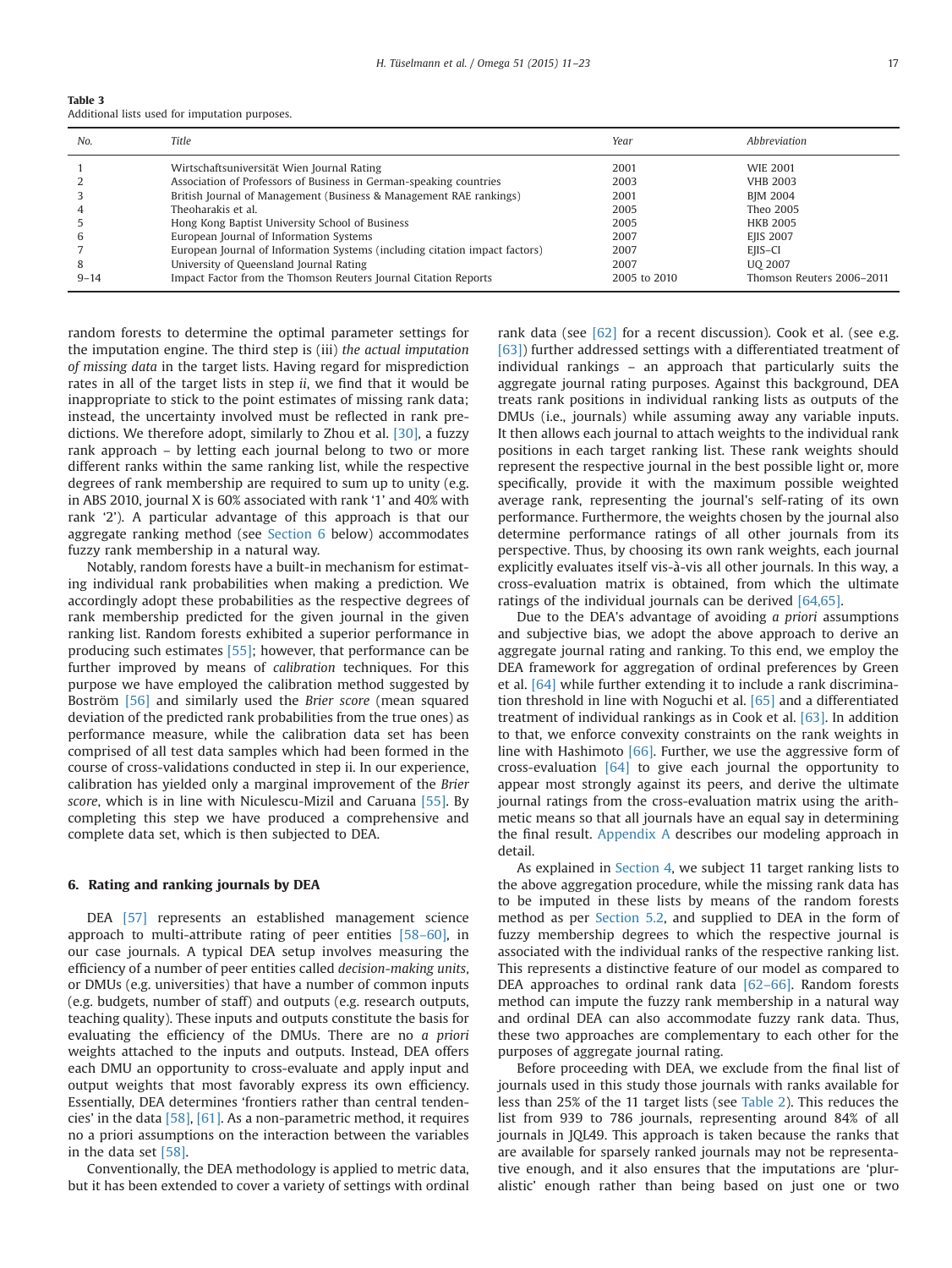<span id="page-8-0"></span>rankings. Our conservative choice of this lower limit of 25% for the number of original rankings per journal is in line with previous related studies, such as Cook et al. [\[12\]](#page-12-0) and Theuβl et al. [\[33\]](#page-12-0). $^{12}$ 

A particular problem in attaching weights to the individual journal ranks in our DEA exercise is the arbitrary choice of a rank discrimination threshold to separate the weights of any two consecutive ranks (see [\[62,64,65,67\]\)](#page-12-0). If the threshold is virtually '0', this leads to the undesirable suggestion that there may be no difference between any pair of journal ranks. If the threshold value is set to the maximum, this infringes on the spirit of DEA, since it largely restricts the freedom of choice in determining the rank weights [\[64\]](#page-12-0). We resolve this dilemma by setting up the process so that journals settle on an intermediate value of the threshold via Nash bargaining  $[68]$ <sup>13</sup>. Accordingly, we find the compromise value of the threshold to be 31.3% of the maximal possible value. We then use DEA to rate the journals, producing in effect rating scores in the range from 0.55705 to 1, which yield 729 unique ranks, with 786 tied ranks. [Tables 4 and 5](#page-9-0) offer a selection of the results.

We also conduct a series of tests to address the sensitivity of the final rating to the choice of the rank discrimination threshold. We find that the results differ across the entire range of feasible threshold values – with Pearson correlations among the corresponding ratings ranging from 80.4% to 100% and Spearman rank correlations from 79.7% to 100%. At the same time, the rating remains robust in the proximity of the selected threshold value; neither of the above two correlation measures falls below 99.97% within the range of  $\pm 10\%$  around the selected threshold value. The final rating exhibits a Pearson correlation of 88.2% and a Spearman rank correlation of 89.9% with the rating produced by means of the Borda count – a points-based system that specifies equidistant weights for the individual ranks in each of the ranking lists.

#### 7. Conclusion and implications

The debates over the use and abuse of journal rankings are heated and have recently heightened in their intensity. Much of the effort in the scholarly exchange regarding these rankings is concerned with the construction and publication of list data. However, fundamental issues related to epistemological positions and their implications for scholarly exchange and the scientific production system [\[71\]](#page-13-0) are still to be resolved [\[72\].](#page-13-0) This paper empathizes with these concerns and criticisms in relation to issues such as the homogenization of research cultures, the reduction of pluralism, the skewness of scholarship and the polarization and entrenchment of orthodoxies [\[2\],](#page-12-0) to mention just a few. Notwithstanding the importance of the wider and philosophical discourse, the main contribution of this paper is a methodological one, driving the advancement of journal rankings. Our position is that, if journal rankings are here to stay, we better pursue a rigorous perspective based on state-of-the-art methodologies that transcend the individual stakeholder interests in this contested field.

With this paper we provide a meta-ranking that overcomes some of the specific shortcomings of the existing meta-rankings in terms of the construction of the underlying database, the treatment of missing data and the ranking approach. To the best of our knowledge, this is the first study to go beyond previous ranking snapshots, and to uniquely feature a combined application of the random forest framework and DEA, two established nonparametric methods, in the construction of the aggregate list. This makes our study wholly non-parametric and therefore free from subjective a priori assumptions about the interaction between the various ranking and rating data included in the study. In this process, we ensure that we retain the strong features of existing and relevant methods, extend them and add novel features (such as fuzzy rank membership and rank discrimination via Nash bargaining) so as to arrive at a 'state-of-the-art' meta-ranking. Confidence in our findings is established through a series of extensive robustness checks, and reliability and cross-validation procedures. However, despite the recency of our methodological approach, future work may still direct its attention towards some possible extensions. For example, it could be explored whether a form of 'discounting' or weighting should be introduced for the imputed journal ranks, due to their omission from the original ranking studies. In our research, they are treated on an equal basis to the existing ranks.

[Table 4](#page-9-0) offers a selection of the final aggregate journal ranks. We deliberately refrain from making any judgement as to the quality of various ranks, or the 'star-rating' of certain journals, as is frequently found in other ranking lists. We simply provide a rankordering of the journals along with their numerical ratings, leaving stakeholder or user groups to arrive at their own subjective judgments regarding the cut-off points for quality grades. There are also a number of useful applications of this list. It allows for the relative standing of a particular journal to be ascertained vis-à-vis all other journals, as well as within its own subject area.

Based on our meta-ranking, [Table 5](#page-9-0) highlights the ranking order of journals within the OR/MS/POM domain. Management Science, Journal of Operations Management and Operations Research occupy the top-three positions. This discipline is represented over proportionally well when looking at the top 50% of all the journals within the business and management area. Overall, the journals in this subject area perform well vis-à-vis other disciplines that are included in our meta-ranking. [Table 5](#page-9-0) also offers a look at the relative position of journal outlets from a disciplinary perspective. OR/MS/POM journals account for about 10% of all the 786 journals in the final list of our meta-analysis. They account for around 10% of the top 5% of the whole journal list (Management Science, Journal of Operations Management and Operations Research, Journal of the Royal Statistical Society: Series B) and for around 12% of the top 10% and top 20%. Journals up to a tied rank of 19 in [Table 5,](#page-9-0) including Decision Sciences, Risk Analysis, European Journal of Operational Research and Omega fall within the top quartile of their own subject discipline and within the top 20% of all management and business journals (see [Tables 4 and 5\)](#page-9-0). On the other hand, OR/MS/POM journals account for only around 7% of both, the lower third and lower quartile of journals in our meta-ranking list.

Besides, our meta-ranking may also serve as a reference point onto which the grade and/or star-rating of a particular journal or the population of journals in other lists (e.g. ABS, VHB, Cranfield) can be mapped (see [Table 5](#page-9-0)). This allows pinpointing whether there is congruence between the journal grading of those lists and the results of our meta-approach.

Since we have deliberately refrained from attaching grade categories to our journal rankings, the interpretation of such a

 $12$  We found that the final results remain robust when this lower limit is set to a higher value, e.g. 35%.

<sup>&</sup>lt;sup>13</sup> To be specific, we consider a bargaining problem with  $n=786$  players [\[68\]](#page-12-0) where journals are acting as players. The utility that a journal attaches to a particular threshold value is taken to be its own standing in the DEA rating that arises under this threshold value. A journal's standing is defined as the difference between this journal's rating score and the average one across the list, normalized to account for the length of the rating scale. The analytic form of each journal's utility function is obtained by fitting a cubic polynomial to 10 equally spaced data points computed for each journal within the feasible range of the threshold. Further, instead of using the disagreement point in the sense of the original Nash bargaining problem, we refer to the minimum utility point [\[69\]](#page-12-0) – where, accordingly, a journal's minimum utility is its lowest possible standing throughout the entire feasible range of the threshold. The bargaining solution is then determined as the threshold value that maximizes the Nash product over the entire feasible range (see also [\[70\]](#page-12-0)).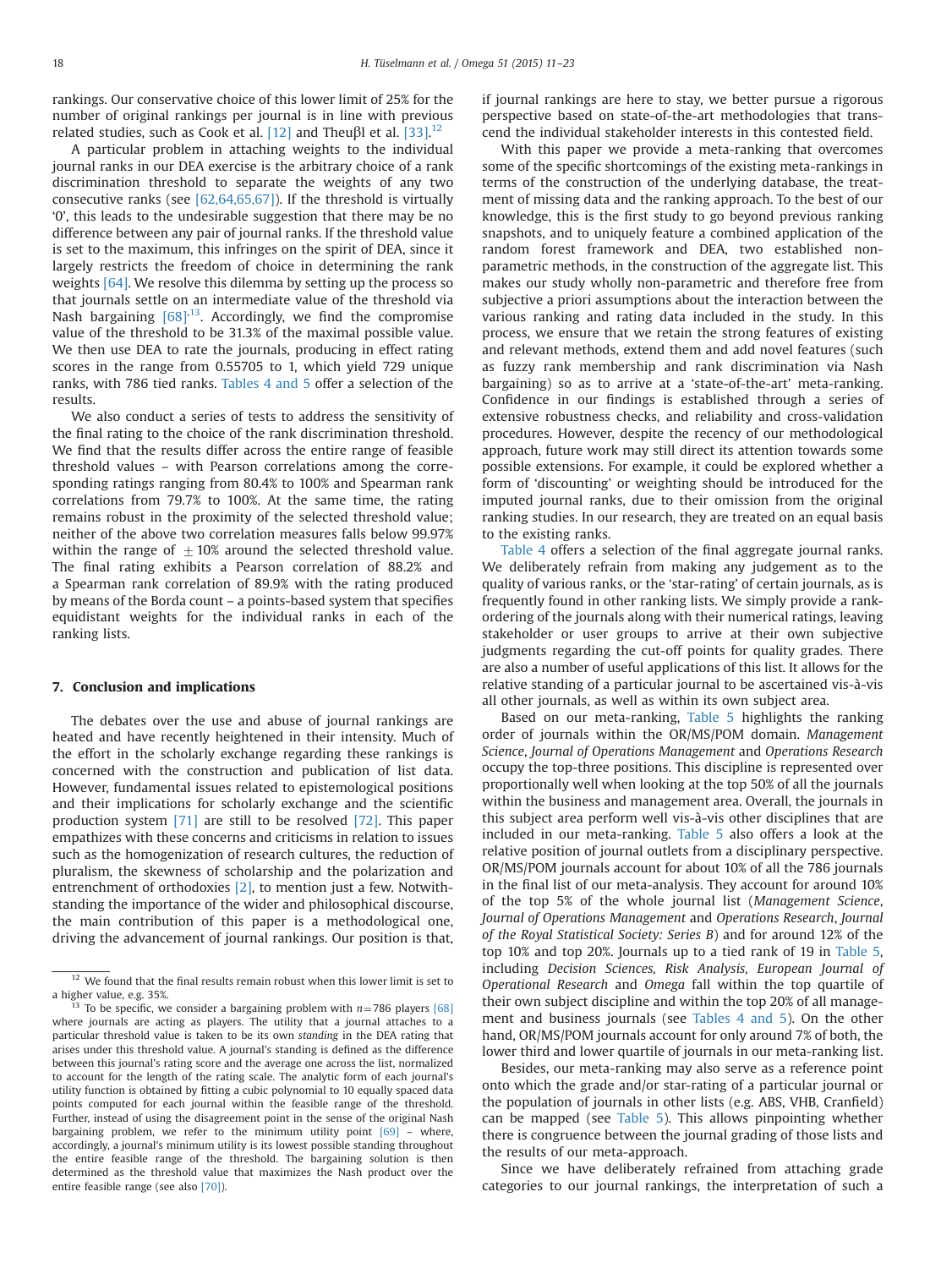#### <span id="page-9-0"></span>Table 4

l,

Aggregate journal ranks: selected results  $(N=786)$ .

| Journal                                                      | Subject area                      | Rating             | <b>Ranking</b>      | <b>Tied rank</b> |
|--------------------------------------------------------------|-----------------------------------|--------------------|---------------------|------------------|
| Academy of Management Review                                 | General Management & Strategy     | $\mathbf{1}$       | $\mathbf{1}$        | $\mathbf{1}$     |
| Administrative Science Quarterly                             | General Management & Strategy     | $\mathbf{1}$       | $\mathbf{1}$        | $\overline{1}$   |
| <b>Iournal of Finance</b>                                    | Finance & Accounting              | 1                  | 1                   | $\mathbf{1}$     |
| Journal of Marketing                                         | Marketing                         | $\mathbf{1}$       | 1                   | $\mathbf{1}$     |
| Quarterly Journal of Economics                               | Economics                         | 0.99853            | $\overline{2}$      | 5                |
| Journal of Political Economy                                 | Economics                         | 0.99832            | 3                   | 6                |
| Econometrica                                                 | Economics                         | 0.99701            | $\overline{4}$      | 7                |
| American Economic Review (The)                               | Economics                         | 0.99411            | 5                   | 8                |
| Accounting Review (The)                                      | Finance & Accounting              | 0.98425            | 6                   | 9                |
| MIS Quarterly                                                | MIS, KM                           | 0.98425            | 6                   | 9                |
| Strategic Management Journal                                 | General Management & Strategy     | 0.98425            | 6                   | 9                |
| Academy of Management Journal                                | General Management & Strategy     | 0.98163            | 7<br>$\overline{7}$ | 12               |
| Information Systems Research<br>Journal of Consumer Research | MIS. KM                           | 0.98163<br>0.98163 | $\overline{7}$      | 12<br>12         |
| Journal of Financial Economics                               | Marketing                         | 0.98163            | $\overline{7}$      | 12               |
| Marketing Science                                            | Finance & Accounting<br>Marketing | 0.98163            | $\overline{7}$      | 12               |
| Review of Financial Studies                                  | Finance & Accounting              | 0.98163            | $\overline{7}$      | 12               |
| Journal of Economic Literature                               | Economics                         | 0.98101            | 8                   | 18               |
| Journal of Applied Psychology                                | Psychology                        | 0.97685            | 9                   | 19               |
| Accounting, Organizations and Society                        | Finance & Accounting              | 0.96588            | 10                  | 20               |
| Journal of Accounting & Economics                            | Finance & Accounting              | 0.96588            | 10                  | 20               |
| Journal of Accounting Research                               | Finance & Accounting              | 0.96588            | 10                  | 20               |
| Organization Science                                         | OS/OB, HRM/IR                     | 0.96588            | 10                  | 20               |
| American Journal of Sociology                                | Sociology                         | 0.96549            | 11                  | 24               |
| Annual Review of Psychology                                  | Psychology                        | 0.95627            | 12                  | 25               |
| Management Science                                           | OR, MS, POM                       | 0.95627            | 12                  | 25               |
| Journal of Marketing Research                                | Marketing                         | 0.95361            | 13                  | 27               |
| American Sociological Review                                 | Sociology                         | 0.95354            | 14                  | 28               |
| American Political Science Review                            | Public Sector Management          | 0.95274            | 15                  | 29               |
| Journal of International Business Studies                    | <b>International Business</b>     | 0.95187            | 16                  | 30               |
| Organizational Behavior and Human Decision Processes         | OS/OB, HRM/IR                     | 0.95187            | 16                  | 30               |
| Journal of Operations Management                             | OR, MS, POM                       | 0.94574            | 17                  | 32               |
| American Journal of Public Health                            | Economics                         | 0.94227            | 18                  | 33               |
| Review of Economic Studies                                   | Economics                         | 0.93991            | 19                  | 34               |
| Journal of Economic Perspectives                             | Economics                         | 0.9382             | 20                  | 35               |
| <b>Operations Research</b>                                   | OR, MS, POM                       | 0.9379             | 21                  | 36               |
| Journal of the American Statistical Association              | Economics                         | 0.93394            | 22                  | 37               |
| Organization Studies                                         | OS/OB, HRM/IR                     | 0.93087            | 23                  | 38               |
| American Psychologist                                        | Psychology                        | 0.93029            | 24                  | 39               |
| Journal of the Royal Statistical Society, Series B           | OR, MS, POM                       | 0.92495            | 25                  | 40               |
| Research Policy                                              | Economics                         | 0.92386            | 26                  | 41               |
| Journal of Financial & Quantitative Analysis                 | Finance & Accounting              | 0.92215            | 27                  | 42               |
| Annals of Statistics                                         | OR, MS, POM                       | 0.91961            | 28                  | 43               |
| Journal of Management Studies                                | General Management & Strategy     | 0.91688            | 29                  | 44               |
| Journal of Retailing                                         | Marketing                         | 0.91512            | 30                  | 45               |
| Journal of Personality & Social Psychology                   | Psychology                        | 0.91436            | 31                  | 46               |
| Review of Economics & Statistics                             | Economics                         | 0.91409            | 32                  | 47               |
| Annual Review of Sociology                                   | Sociology<br>Economics            | 0.90852<br>0.90058 | 33<br>34            | 48<br>49         |
| Journal of Development Economics                             | Economics; Finance & Accounting   | 0.89924            | 35                  | 50               |
| Journal of Monetary Economics                                |                                   |                    |                     |                  |
| First ranked journals within subject areas, outside top 50   |                                   |                    |                     |                  |
| <b>Business History</b>                                      | <b>Business History</b>           | 0.6963             | 214                 | 126              |
| Journal of Communication                                     | Communication                     | 0.7647             | 111                 | 126              |
| Journal of Business Venturing                                | Entrepreneurship                  | 0.88189            | 45                  | 60               |
| Journal of Product Innovation Management                     | Innovation                        | 0.80578            | 83                  | 98               |
| Annals of Tourism Research                                   | Tourism                           | 0.83548            | 65                  | 78               |

Abbreviations: OR, MS, POM=Operations Research, Management Science, Production & Operations Management; MIS, KM=Management Information Systems, Knowledge Management; OS/OB, HRM/IR=Organization Behavior/Studies, Human Resource Management/Industrial Relations [\[32\]](#page-12-0).

# Table 5

l,

Ranking position of journals within the subject area Operations Research, Management Science, Production & Operations Management (OR/MS/POM).

| Journal                                            | Rating  | Ranking | <b>Tied rank</b> | Rank within subject area | <b>ABS 2010</b> |
|----------------------------------------------------|---------|---------|------------------|--------------------------|-----------------|
| Management Science                                 | 0.95627 | 12      | 25               |                          |                 |
| Journal of Operations Management                   | 0.94574 | 17      | 32               |                          |                 |
| Operations Research                                | 0.9379  | 21      | 36               |                          |                 |
| Journal of the Royal Statistical Society, Series B | 0.92495 | 25      | 40               |                          |                 |
| Annals of Statistics                               | 0.91961 | 28      | 43               |                          |                 |
| Transportation Research Part B: Methodological     | 0.88095 | 46      | 61               |                          |                 |
| Decision Sciences                                  | 0.83024 | 68      | 83               |                          |                 |
| Transportation Research Part A: Policy & Practice  | 0.81931 | 72      | 87               | 8                        |                 |
| Risk Analysis                                      | 0.77628 | 102     | 117              |                          |                 |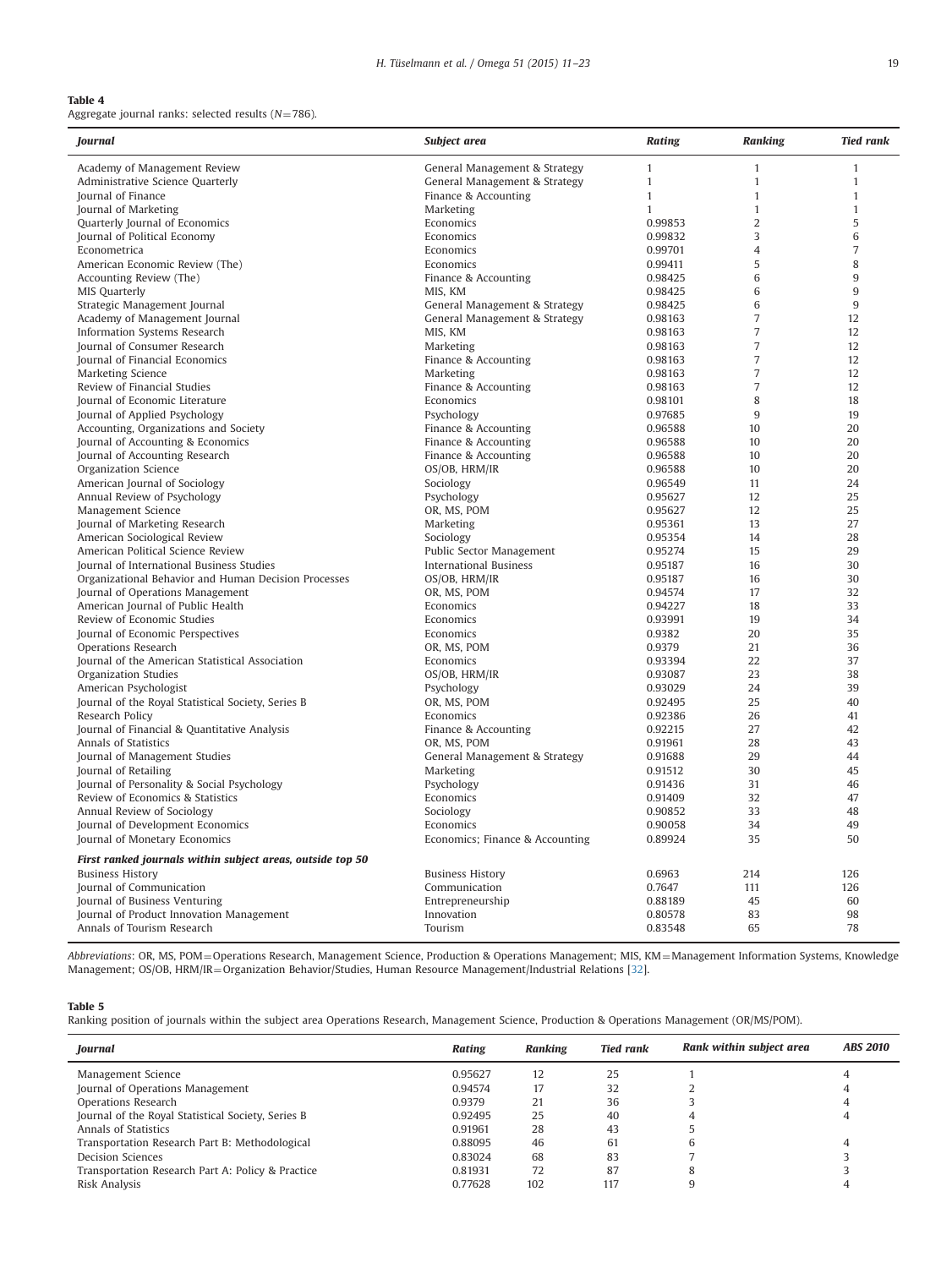# Table 5 (continued )

| Journal                                                                          | Rating             | <b>Ranking</b> | <b>Tied rank</b> | Rank within subject area | <b>ABS 2010</b>   |
|----------------------------------------------------------------------------------|--------------------|----------------|------------------|--------------------------|-------------------|
| Mathematical Programming                                                         | 0.77052            | 106            | 121              | 10                       | 3                 |
| Annals of Probability                                                            | 0.76941            | 107            | 122              | 11                       |                   |
| European Journal of Operational Research                                         | 0.76367            | 116            | 131              | 12                       | 3                 |
| IEEE Transactions on Intelligent Transportation Systems                          | 0.76316            | 117            | 132              | 13                       |                   |
| Journal of the Royal Statistical Society, Series A                               | 0.75692            | 123            | 138              | 14                       | 3                 |
| SIAM Journal on Control & Optimization<br><b>Transportation Science</b>          | 0.74447<br>0.74422 | 134<br>136     | 149<br>151       | 15<br>16                 | 3                 |
| IEEE Transactions on Engineering Management                                      | 0.73753            | 137            | 152              | 17                       | 3                 |
| OMEGA - International Journal of Management Science                              | 0.73751            | 138            | 153              | 18                       | 3                 |
| Production and Operations Management                                             | 0.73667            | 139            | 155              | 19                       | 3                 |
| <b>Biometrika</b>                                                                | 0.73               | 150            | 166              | 20                       |                   |
| Mathematics of Operations Research                                               | 0.7298             | 152            | 168              | 21                       | 3                 |
| International Journal of Production Research                                     | 0.72265            | 162            | 178              | 22                       | 3                 |
| International Journal of Operations & Production Management                      | 0.71567            | 176            | 194              | 23                       | 3                 |
| Journal of Business Logistics<br>Manufacturing and Service Operations Management | 0.70445<br>0.70421 | 197<br>200     | 215<br>218       | 24<br>25                 | 2<br>3            |
| Transportation Research Part C: Emerging Technologies                            | 0.70373            | 201            | 219              | 26                       |                   |
| Journal of the Operational Research Society                                      | 0.69812            | 211            | 229              | 27                       | 3                 |
| Transportation Research Part E: Logistics                                        | 0.69586            | 216            | 236              | 28                       | 3                 |
| Journal of Scheduling                                                            | 0.69383            | 222            | 242              | 29                       | 3                 |
| International Journal of Production Economics                                    | 0.69378            | 223            | 243              | 30                       | 3                 |
| Journal of Optimization Theory & Applications                                    | 0.69018            | 238            | 259              | 31                       |                   |
| Journal of Transport Geography                                                   | 0.68921            | 242            | 263              | 32                       | $\overline{c}$    |
| Transportation Research Part D: Transport & Environment                          | 0.68609            | 253            | 277              | 33                       | $\overline{c}$    |
| Reliability Engineering & System Safety                                          | 0.68578<br>0.68438 | 254<br>260     | 278<br>284       | 34<br>35                 | 3<br>$\mathbf{1}$ |
| Journal of Supply Chain Management<br>Computers & Operations Research            | 0.68327            | 263            | 287              | 36                       | 2                 |
| Service Industries Journal                                                       | 0.68288            | 265            | 289              | 37                       | $\overline{c}$    |
| Supply Chain Management: An International Journal                                | 0.67861            | 282            | 307              | 38                       | 3                 |
| OR Spectrum                                                                      | 0.67193            | 300            | 329              | 39                       | 2                 |
| Advances in Applied Probability                                                  | 0.66825            | 319            | 349              | 40                       |                   |
| Operations Research Letters                                                      | 0.666              | 324            | 355              | 41                       | $\overline{2}$    |
| Journal of Productivity Analysis                                                 | 0.66502            | 327            | 358              | 42                       | 3                 |
| Naval Research Logistics                                                         | 0.66481<br>0.66231 | 329            | 360<br>376       | 43<br>44                 | 3<br>3            |
| INFORMS Journal on Computing<br>International Journal of Human-Computer Studies  | 0.66154            | 342<br>344     | 378              | 45                       | 3                 |
| Annals of Operations Research                                                    | 0.65699            | 359            | 393              | 46                       | 2                 |
| Applied Statistics: Journal of the Royal Statistical Society Series C            | 0.6569             | 360            | 396              | 47                       |                   |
| Transportation                                                                   | 0.65667            | 361            | 397              | 48                       | $\overline{c}$    |
| Theory and Decision                                                              | 0.64877            | 391            | 430              | 49                       | 2                 |
| American Statistician                                                            | 0.64865            | 393            | 432              | 50                       |                   |
| Production Planning & Control                                                    | 0.64473            | 417            | 458              | 51                       | 3                 |
| Interfaces<br>Journal of Combinatorial Optimization                              | 0.6436             | 425            | 468<br>473       | 52                       | 2                 |
| <b>Transport Reviews</b>                                                         | 0.64295<br>0.64287 | 429<br>432     | 476              | 53<br>54                 | $\mathbf{1}$<br>2 |
| Research Technology Management                                                   | 0.64176            | 435            | 479              | 55                       |                   |
| Queueing Systems                                                                 | 0.641              | 440            | 484              | 56                       |                   |
| International Journal of Project Management                                      | 0.63986            | 445            | 490              | 57                       | 2                 |
| Journal of Multivariate Analysis                                                 | 0.63637            | 462            | 507              | 58                       |                   |
| Computers & Industrial Engineering                                               | 0.63589            | 464            | 509              | 59                       | 2                 |
| International Journal of Physical Distribution & Logistics Management            | 0.63518            | 470            | 515              | 60                       | 2                 |
| Journal of Manufacturing Systems<br>Mathematical Methods of Operations Research  | 0.62404<br>0.62394 | 527<br>529     | 579<br>581       | 61<br>62                 |                   |
| Quality & Quantity                                                               | 0.62121            | 543            | 596              | 63                       |                   |
| Journal of Purchasing and Supply Management                                      | 0.62039            | 546            | 599              | 64                       | $\boldsymbol{2}$  |
| Journal of Service Management                                                    | 0.61963            | 549            | 602              | 65                       | $\sqrt{2}$        |
| Industrial Management and Data Systems                                           | 0.61871            | 553            | 606              | 66                       | $\mathbf{1}$      |
| International Journal of Flexible Manufacturing                                  | 0.61455            | 574            | 630              | 67                       | $\overline{c}$    |
| International Journal of Logistics: Research and Applications                    | 0.61056            | 596            | 652              | 68                       | $\sqrt{2}$        |
| International Journal of Logistics Management                                    | 0.60808            | 609            | 665              | 69                       | 2                 |
| Journal of Manufacturing Technology Management                                   | 0.60211            | 636            | 692              | 70                       | 2                 |
| Quality Management Journal<br>International Transactions in Operational Research | 0.60151<br>0.59995 | 638<br>642     | 694<br>698       | 71<br>72                 | $\overline{c}$    |
| Journal of Multi-Criteria Decision Analysis                                      | 0.59936            | 648            | 704              | 73                       |                   |
| Business Process Management Journal                                              | 0.59595            | 658            | 714              | 74                       | $\mathbf{1}$      |
| International Journal of Quality & Reliability Management                        | 0.5937             | 669            | 725              | 75                       | $\overline{c}$    |
| Total Quality Management & Business Excellence                                   | 0.59064            | 674            | 730              | 76                       | 2                 |
| International Journal of Manufacturing Technology & Management                   | 0.5893             | 677            | 733              | 77                       |                   |
| Benchmarking: An International Journal                                           | 0.57895            | 704            | 761              | 78                       | $\mathbf{1}$      |
| Knowledge and Process Management                                                 | 0.57747            | 707            | 764              | 79                       | $\mathbf{1}$      |

Note: The ABS ranking scale has four quality ratings ranging from 4 to 1. The 4 category comprises journals that publish the most original and best executed research, the 3 category journals that publish original and well executed research papers and are highly regarded, the 2 category journals that publish original research of acceptable standards and the 1 category journals that publish research of recognized standards. For a full specification of the journal quality grades, see ABS – Academic Journal Quality Guide, Version 4, 2010.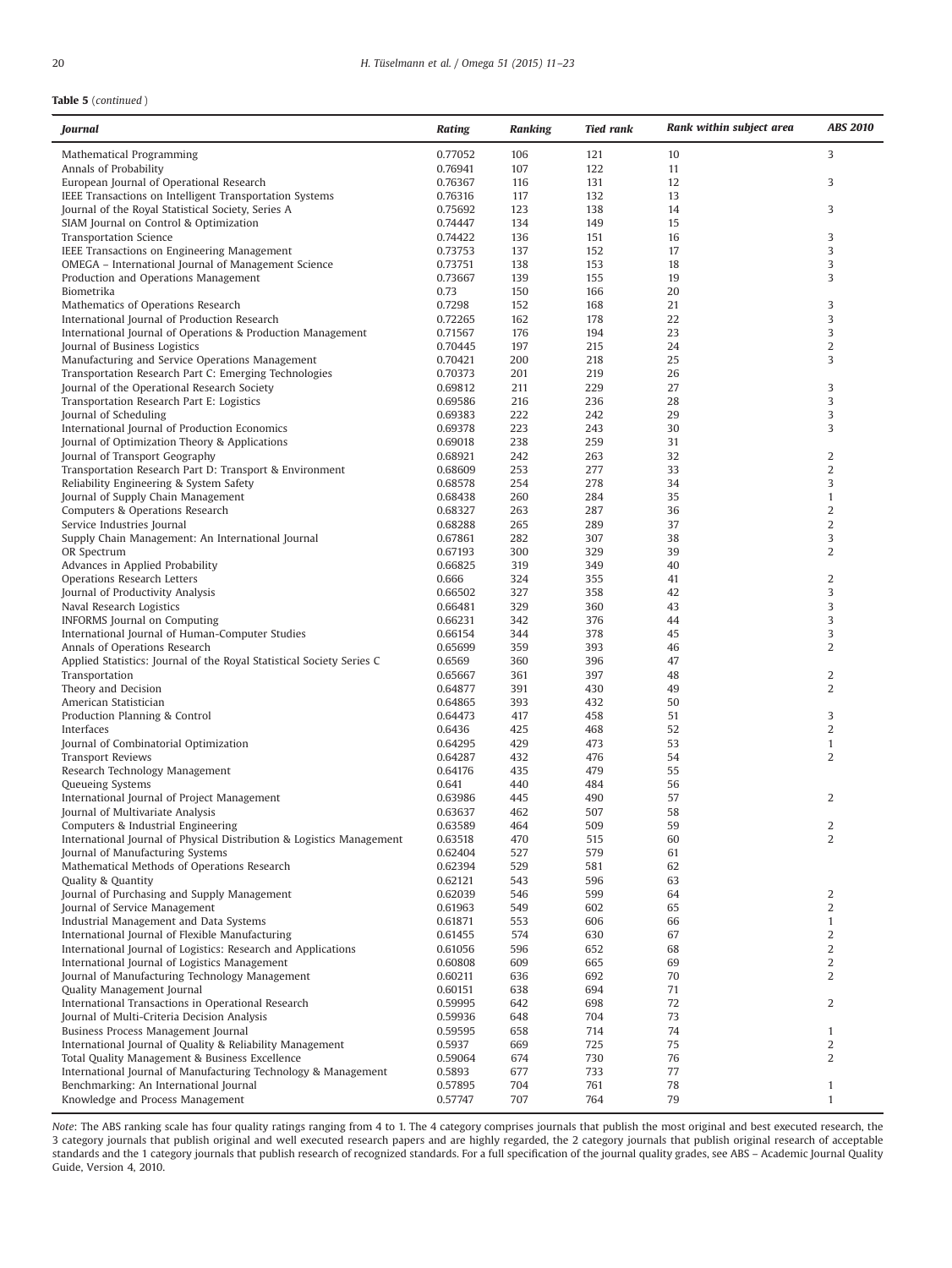<span id="page-11-0"></span>comparison lies in the eye of the beholder. However, if we were to find gross discrepancies between our meta-ranking and other journal ranking lists, this would not be easy to argue away. Instead, it may serve as an invitation to the authors of the journal list in question to revisit their assessment and ameliorate such discrepancies. While our list is certainly not a panacea, we introduce a 'dose of objectivity' into some of the issues picked up in the wider debates on journal rankings, such as vested interests, gamesmanship and politicking. To this end, we hope to contribute to shifting the discussion back towards the essence of scholarly endeavors, namely the development of interesting and relevant contributions.

#### Acknowledgment

We are grateful for comments received from participants of the session "Learning: Methods and Algorithms II" at the 26th EURO– INFORMS Conference on Operational Research in July 2013. We are also grateful to Editor-in-Chief Professor Ben Lev and three anonymous reviewers for constructive and highly insightful comments on the paper throughout the review process. Financial support from the Economic and Social Research Council (ESRC), UK, who funded part of Rudolf Sinkovics' time [Grant number RES-075-25-0028], is gratefully acknowledged. We also appreciate financial support from the Leverhulme Trust who funded the work of Grigory Pishchulov on this paper during his Leverhulme Overseas Fellowship at Manchester Metropolitan University.

# Appendix A. DEA model for aggregate journal rating

Let  $T = \{1, ..., 11\}$  comprise the target ranking lists as per [Table 2](#page-5-0), and let  $R_{\ell}$  denote the number of rank gradations in the list  $\ell \in T$ . As explained in [Section 6,](#page-7-0) we exclude from the aggregate rating those journals which are ranked only sparsely across the target lists T. Let  $J \subset \{1, ..., 939\}$  be the remaining set of journals ( $|J|$  = 786), and let  $\hat{f}_{jk\ell}$  represent the degree of membership of interval i to rank k in the list  $\ell$  (i.e. I. k c 11 = R.)  $\ell \in T$ ). Note that journal *j* to rank *k* in the list  $\ell$  ( $j \in J$ ,  $k \in \{1, ..., R_{\ell}\}, \ell \in T$ ). Note that  $f_{ik\ell} = 1$  if journal j belongs originally to rank k in the list  $\ell$ ; if journal *j* is not scoring in the list  $\ell$  then  $\hat{f}_{jk\ell}$  is determined for  $k = 1, ..., R_{\ell}$  by the imputation procedure described in [Section 5.2.](#page-6-0)<br>It holds  $\sum_{k=1}^{R_{\ell}} \hat{f}_{jk\ell} = 1$  for each  $j \in J$  and  $\ell \in T$ .<br>We employ the ordinal DEA framework proposed by Green

We employ the ordinal DEA framework proposed by Green et al. [\[64\]](#page-12-0) to derive an aggregate rating of journals in J as follows. In the spirit of DEA [\[58\],](#page-12-0) each journal  $j \in J$  is being given the opportunity to determine rank weights  $w_{k\ell}$  ( $k \in \{1, ..., R_{\ell}\}, \ell \in T$ ) that would maximize its own rating defined in terms of the weighted average rank:

$$
\theta_{jj} : = \max_{\{w_{k\epsilon}\}} \sum_{\ell \in T} \sum_{k=1}^{R_{\ell}} w_{k\ell} \hat{f}_{jk\ell} \tag{A.1}
$$

subject to:

$$
\sum_{e' \in T} \sum_{k=1}^{R_e} w_{k\ell} \hat{f}_{ik\ell} \le 1 \quad \forall i \in J
$$
\n(A.2)

$$
w_{k\ell} - w_{k+1,\ell} \ge w_{k+1,\ell} - w_{k+2,\ell} \quad \forall \ell \in T, k = 1, ..., R_{\ell} - 2 \tag{A.3}
$$

 $w_{\ell,R_{\ell}-1} - w_{\ell,R_{\ell}} \geq \varepsilon \ \ \forall \ell \in T$  (A.4)

$$
w_{\mathcal{E},R_{\mathcal{E}}} \geq \varepsilon \quad \forall \mathcal{E} \in T \tag{A.5}
$$

Rank weight  $w_{k\ell}$  can be interpreted as the 'worth of being ranked in [k]th place' in the ranking list  $\ell$  [\[63\]](#page-12-0). Constraints (A.2) represent the usual DEA constraints expressing in their left-hand sides the respective rating score of each individual journal in J under the rank weights chosen by the given journal j and therefore requiring that none of the journals can attain a score higher than 1. Constraints (A.3)–(A.5) are the weak convexity constraints imposed on the rank weights in each ranking list  $\ell \in T$  which essentially require that the difference between two consecutive ranks expressed in terms of their weights is at least as large as the difference between two respectively lower consecutive ranks. Including convexity constraints in the DEA model of Green et al. [\[64\]](#page-12-0) has been suggested by Noguchi et al. [\[65\]](#page-12-0); however, their variant of convexity constraints received criticism [\[62\]](#page-12-0) which we share and therefore include convexity constraints (A.3)–(A.5) in the weak form as advocated by Hashimoto [\[66\].](#page-12-0) These constraints also ensure that rank weights are nonnegative and non-decreasing from the lowest rank  $(R_\ell)$  to the highest (1) in each ranking list  $\ell \in T$ . The nonnegative constant  $\varepsilon$  represents the rank discrimination threshold which particularly determines the minimum amount by which the weights of any two consecutive ranks have to differ. Note that  $(A.1)$ – $(A.5)$  represent a DEA model with  $|J|$ DMUs, each having  $\sum_{\ell \in T} R_{\ell}$  outputs and one constant input equal to unity, and assurance region (cf. [\[66, 73,74\]\)](#page-13-0).

Note that model  $(A.1)$ – $(A.5)$  represents a further departure from the approach adopted in [\[64](#page-12-0)–66] in the following two important aspects. Firstly, following Cook et al. [\[63\],](#page-12-0) we keep rank memberships differentiated by ranking list  $e \in T$  – what is explained by different number of rank gradations in different ranking lists and different meaning attached to them. Journals are therefore allowed to differentiate between ranking lists by assigning weights to the rank positions in each list separately. As a result, (A.1)–(A.5) comprise a linear optimization problem with 51 variables and 837 constraints. Note that the individual ranking lists represent ranking criteria in the terminology of Cook et al. [\[63\].](#page-12-0) Their DEA model further introduces additional constraints on the magnitude of rank weights to discriminate between them across the ranking criteria of different priority. We deliberately assume all target ranking lists to be of equal importance for the purposes of aggregate journal rating and therefore forego these constraints. The model by Cook et al. [\[63\]](#page-12-0) also allows to distinguish between the criteria of different degree of clearness – so that a clearer ranking list would have a stronger rank discrimination in (A.3)– (A.5) than a less clear one. We however assume all target ranking lists to be of equal degree of clearness and apply therefore the same rank discrimination threshold to all  $\ell \in T$ . The second distinctive feature of our model consists in introducing fuzzy rank memberships to accommodate the uncertainty associated with imputations of missing rank data.<sup>14</sup>

Solving  $(A.1)$ – $(A.5)$  for each  $j \in J$  and applying an aggressive form of cross-evaluation  $[64]$ , eq.  $(9)$ ], we obtain rank weights  $\{w_{k\ell}^{(j)} \mid k = 1, ..., R_{\ell}, \ell \in T\}$  most favorable to the respective journal  $i \in I$ . The left-hand sides of constraints (A.2) when being evaluated  $j \in \tilde{J}$ . The left-hand sides of constraints (A.2), when being evaluated under rank weights  $\{w_{k\ell}^{(j)}\}$ , accordingly express peer-ratings  $\{\theta_{ji}\}$  of ignum linear point is the self-rating  $\theta_{ij}$ , for  $i = i$ journals  $i \in J$  by journal j for  $i \neq j$  and its self-rating  $\theta_{ij}$  for  $i = j$  equal to the optimal objective value in  $(A.1)$ . The aggregate rating of journal  $i \in J$  is finally obtained as  $A_i = (1/|J|) \cdot \sum_{j \in J} \theta_{ji}$ .

Note further that the DEA approaches developed in  $[64-66]$  $[64-66]$  are intended to produce a rank order of the candidates in a preferential election, what assumes that each voter ranks only a predefined number of the candidates most preferred by him or her, but not necessarily all of them – so that the input data may only partially reflect the voters' preferences. This can lead to instability of the resulting ranking with respect to the perturbations in the voters' preferences towards lowly ranked candidates. See [\[75\]](#page-13-0) for an approach addressing that problem, and the critical review in ([\[62\]](#page-12-0), [Section 5\)](#page-4-0). In our setting, however, the input data represents complete preferences of the voters (i.e., journal rankings) with respect to the candidates (i.e., journals), what counters the said instability.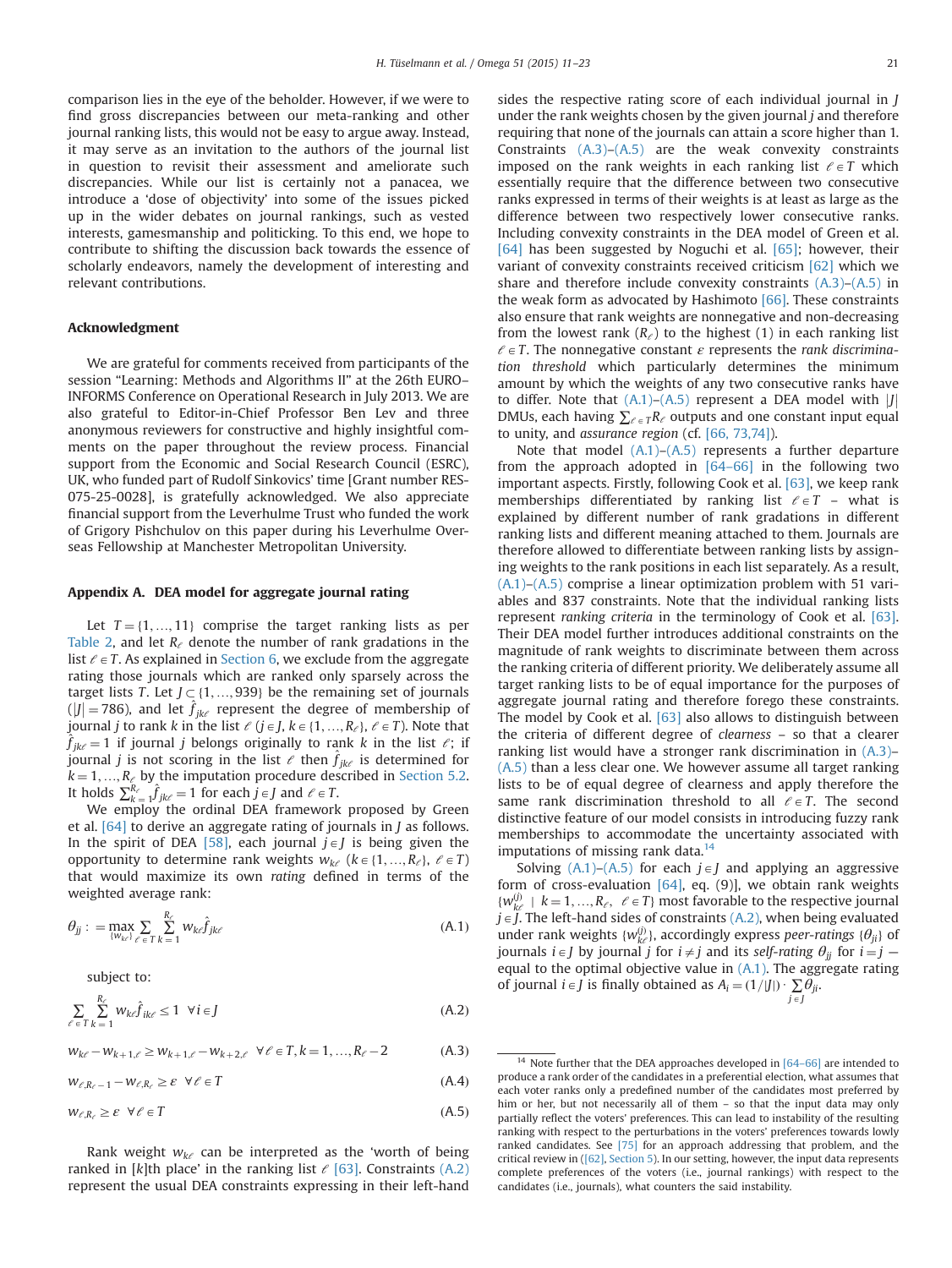#### <span id="page-12-0"></span>References

- [1] [Mingers J, Harzing A-W. Ranking journals in business and management: a](http://refhub.elsevier.com/S0305-0483(14)00096-6/sbref1) [statistical analysis of the Harzing data set. European Journal of Information](http://refhub.elsevier.com/S0305-0483(14)00096-6/sbref1) [Systems 2007;16\(4\):303](http://refhub.elsevier.com/S0305-0483(14)00096-6/sbref1)–16.
- [2] [Willmott H. Journal list fetishism and the perversion of scholarship: reactivity](http://refhub.elsevier.com/S0305-0483(14)00096-6/sbref2) [and the ABS list. Organization 2011;18\(4\):429](http://refhub.elsevier.com/S0305-0483(14)00096-6/sbref2)–42.
- [3] [Adler NJ, Harzing A-W. When knowledge wins: transcending the sense and](http://refhub.elsevier.com/S0305-0483(14)00096-6/sbref3) [nonsense of academic rankings. Academy of Management Learning and](http://refhub.elsevier.com/S0305-0483(14)00096-6/sbref3) [Education 2009;8\(1\):72](http://refhub.elsevier.com/S0305-0483(14)00096-6/sbref3)–95.
- [4] [Rowlinson M, Harvey C, Kelly A, Morris H. The use and abuse of journal quality](http://refhub.elsevier.com/S0305-0483(14)00096-6/sbref4) [lists. Organization 2011;18\(4\):443](http://refhub.elsevier.com/S0305-0483(14)00096-6/sbref4)–6.
- [5] [Hult GTM, Reimann M, Schilke O. Worldwide faculty perceptions of marketing](http://refhub.elsevier.com/S0305-0483(14)00096-6/sbref5) [journals: rankings, trends, comparisons, and segmentations. Global EDGE](http://refhub.elsevier.com/S0305-0483(14)00096-6/sbref5) [Business Review 2009;3\(3\):1](http://refhub.elsevier.com/S0305-0483(14)00096-6/sbref5)–23.
- [6] [Bruton GD, Lau C-M. Asian management research: status today and future](http://refhub.elsevier.com/S0305-0483(14)00096-6/sbref6) [outlook. Journal of Management Studies 2008;45\(3\):636](http://refhub.elsevier.com/S0305-0483(14)00096-6/sbref6)–59.
- [7] [Bollen J, Van de Sompel H, Hagberg A, Chute R. A principal component analysis](http://refhub.elsevier.com/S0305-0483(14)00096-6/sbref7) of 39 scientifi[c impact measures. PLoS One 2009;4\(6\):e6022.](http://refhub.elsevier.com/S0305-0483(14)00096-6/sbref7)
- [8] [Hazelkorn E. Rankings and the reshaping of higher education: the battle for](http://refhub.elsevier.com/S0305-0483(14)00096-6/sbref8) [world-class excellence. Houndmills, Basingstoke, UK: Palgrave Macmillan;](http://refhub.elsevier.com/S0305-0483(14)00096-6/sbref8) [2011.](http://refhub.elsevier.com/S0305-0483(14)00096-6/sbref8)
- [9] Frey BS, Rost K. Do rankings refl[ect research quality? Journal of Applied](http://refhub.elsevier.com/S0305-0483(14)00096-6/sbref9) [Economics 2010;13\(1\):1](http://refhub.elsevier.com/S0305-0483(14)00096-6/sbref9)–38.
- [10] [Benati S, Stefani S. The academic journal ranking problem: a fuzzy-clustering](http://refhub.elsevier.com/S0305-0483(14)00096-6/sbref10) [approach. Journal of Classi](http://refhub.elsevier.com/S0305-0483(14)00096-6/sbref10)fication 2011;28(1):7–20.
- [11] [Fam K-S, Shukla P, Sinha A, Luk C-L, Parackal M, Chai JCY. Rankings in the eyes](http://refhub.elsevier.com/S0305-0483(14)00096-6/sbref11) [of the beholder: a vox populi approach to academic journal ranking. Asian](http://refhub.elsevier.com/S0305-0483(14)00096-6/sbref11) [Journal of Business Research 2011;1\(1\):1](http://refhub.elsevier.com/S0305-0483(14)00096-6/sbref11)–17.
- [12] [Cook WD, Raviv TAL, Richardson AJ. Aggregating incomplete lists of journal](http://refhub.elsevier.com/S0305-0483(14)00096-6/sbref12) [rankings: an application to academic accounting journals. Accounting Per](http://refhub.elsevier.com/S0305-0483(14)00096-6/sbref12)[spectives 2010;9\(3\):217](http://refhub.elsevier.com/S0305-0483(14)00096-6/sbref12)–35.
- [13] [Kao C, Lin H-W, Chung S-L, Tsai W-C, Chiou J-S, Chen Y-L, et al. Ranking](http://refhub.elsevier.com/S0305-0483(14)00096-6/sbref13) [Taiwanese management journals: a case study. Scientometrics 2008;76](http://refhub.elsevier.com/S0305-0483(14)00096-6/sbref13) [\(1\):95](http://refhub.elsevier.com/S0305-0483(14)00096-6/sbref13)–115.
- [14] [Thomson Reuters. Journal citation reports. Philadelphia: Thomson Reuters;](http://refhub.elsevier.com/S0305-0483(14)00096-6/sbref14) [2011; 2012.](http://refhub.elsevier.com/S0305-0483(14)00096-6/sbref14)
- [15] Glä[nzel W, Moed HF. Journal impact measures in bibliometric research.](http://refhub.elsevier.com/S0305-0483(14)00096-6/sbref15) [Scientometrics 2002;53\(2\):171](http://refhub.elsevier.com/S0305-0483(14)00096-6/sbref15)–93.
- [16] [Leydesdorff L. Caveats for the use of citation indicators in research and journal](http://refhub.elsevier.com/S0305-0483(14)00096-6/sbref16) [evaluations. Journal of the American Society for Information Science and](http://refhub.elsevier.com/S0305-0483(14)00096-6/sbref16) [Technology 2008;59\(2\):278](http://refhub.elsevier.com/S0305-0483(14)00096-6/sbref16)–87.
- [17] [Bordons M, Fernández MT, Gómez I. Advantages and limitations in the use of](http://refhub.elsevier.com/S0305-0483(14)00096-6/sbref17) [impact factor measures for the assessment of research performance. Sciento](http://refhub.elsevier.com/S0305-0483(14)00096-6/sbref17)[metrics 2002;53\(2\):195](http://refhub.elsevier.com/S0305-0483(14)00096-6/sbref17)–206.
- [18] [Mahdi S, D'Este P, Neely A. Citation counts: Are they good predictors of RAE](http://refhub.elsevier.com/S0305-0483(14)00096-6/sbref18) [scores? A bibliometric analysis of RAE 2001 Bedford: Cran](http://refhub.elsevier.com/S0305-0483(14)00096-6/sbref18)field: University [School of Management](http://refhub.elsevier.com/S0305-0483(14)00096-6/sbref18) & [Advanced Institute of Management \(AIM\); 2008.](http://refhub.elsevier.com/S0305-0483(14)00096-6/sbref18)
- [19] [Bergstrom CT, West JD, Wiseman MA. The Eigenfactor metrics. Journal of](http://refhub.elsevier.com/S0305-0483(14)00096-6/sbref19) [Neuroscience 2008;28\(45\):11433](http://refhub.elsevier.com/S0305-0483(14)00096-6/sbref19)–4.
- [20] González-Pereira B, Guerrero-Boteb VP, Moya-Anegón Fl. The SJR Indicator: A New Indicator of Journals' Scientific Prestige 2009. [arXiv:0912.4141v1.](arXiv:0912.4141v1)
- [21] [Moed HF. Measuring contextual citation impact of scienti](http://refhub.elsevier.com/S0305-0483(14)00096-6/sbref21)fic journals. Journal [of Informetrics 2010;4\(3\):265](http://refhub.elsevier.com/S0305-0483(14)00096-6/sbref21)–77.
- [22] [Halkos GE, Tzeremes NG. Measuring economic journals' citation ef](http://refhub.elsevier.com/S0305-0483(14)00096-6/sbref22)ficiency: a [data envelopment analysis approach. Scientometrics 2011;88\(3\):979](http://refhub.elsevier.com/S0305-0483(14)00096-6/sbref22)–1001.
- [23] [Jones MJ, Brinn T, Pendlebury M. Journal evaluation methodologies: a](http://refhub.elsevier.com/S0305-0483(14)00096-6/sbref23) [balanced response. Omega 1996;24\(5\):607](http://refhub.elsevier.com/S0305-0483(14)00096-6/sbref23)–12.
- [24] [Baum JAC. Free-riding on power laws: questioning the validity of the impact](http://refhub.elsevier.com/S0305-0483(14)00096-6/sbref24) [factor as a measure of research quality in organization studies. Organization](http://refhub.elsevier.com/S0305-0483(14)00096-6/sbref24) [2011;18\(4\):449](http://refhub.elsevier.com/S0305-0483(14)00096-6/sbref24)–66.
- [25] [Albers S. Misleading rankings of research in business. German Economic](http://refhub.elsevier.com/S0305-0483(14)00096-6/sbref25) [Review 2009;10\(3\):352](http://refhub.elsevier.com/S0305-0483(14)00096-6/sbref25)–63.
- [26] [Morris H, Harvey C, Kelly A. Journal rankings and the ABS journal quality](http://refhub.elsevier.com/S0305-0483(14)00096-6/sbref26) [guide. Management Decision 2009;47\(9\):1441](http://refhub.elsevier.com/S0305-0483(14)00096-6/sbref26)–51.
- [27] [Steward MD, Lewis BR. A comprehensive analysis of marketing journal](http://refhub.elsevier.com/S0305-0483(14)00096-6/sbref27) [rankings. Journal of Marketing Education 2010;32\(1\):75](http://refhub.elsevier.com/S0305-0483(14)00096-6/sbref27)–92.
- [28] [Meredith JR, Steward MD, Lewis BR. Knowledge dissemination in operations](http://refhub.elsevier.com/S0305-0483(14)00096-6/sbref28) [management: published perceptions versus academic reality. Omega 2011;39](http://refhub.elsevier.com/S0305-0483(14)00096-6/sbref28) [\(4\):435](http://refhub.elsevier.com/S0305-0483(14)00096-6/sbref28)–46.
- [29] [Bauerly RJ, Johnson DT. An evaluation of journals used in doctoral marketing](http://refhub.elsevier.com/S0305-0483(14)00096-6/sbref29) [programs. Journal of the Academy of Marketing Science 2005;33\(3\):313](http://refhub.elsevier.com/S0305-0483(14)00096-6/sbref29)–29.
- [30] [Zhou D, Ma J, Turban E. Journal quality assessment: an integrated subjective](http://refhub.elsevier.com/S0305-0483(14)00096-6/sbref30) [and objective approach. IEEE Transactions on Engineering Management](http://refhub.elsevier.com/S0305-0483(14)00096-6/sbref30) [2001;48\(4\):479](http://refhub.elsevier.com/S0305-0483(14)00096-6/sbref30)–90.
- [31] [Franke N, Schreier M. A meta-ranking of technology and innovation manage](http://refhub.elsevier.com/S0305-0483(14)00096-6/sbref31)[ment/entrepreneurship journals. Die Betriebswirtschaft 2008;2008\(2\):185](http://refhub.elsevier.com/S0305-0483(14)00096-6/sbref31)–216.
- [32] Harzing A-W. Journal Quality List. 49th ed. (<http://www.harzing.com>) [08.06.2013].
- [33] [Theußl S, Reutterer T, Hornik K. How to derive consensus among various](http://refhub.elsevier.com/S0305-0483(14)00096-6/sbref32) [marketing journal rankings? Journal of Business Research 2014;67](http://refhub.elsevier.com/S0305-0483(14)00096-6/sbref32) [\(5\):998](http://refhub.elsevier.com/S0305-0483(14)00096-6/sbref32)–1006.
- [34] [Bancroft DRE, Gopinath C, Kovács ÁM, Rejtö LDK. A new methodology for](http://refhub.elsevier.com/S0305-0483(14)00096-6/sbref33) [aggregating tables: summarizing journal quality data. Journal of Business](http://refhub.elsevier.com/S0305-0483(14)00096-6/sbref33) [Venturing 1999;14\(3\):311](http://refhub.elsevier.com/S0305-0483(14)00096-6/sbref33)–9.
- [35] [Rainer RK, Miller MD. Examining differences across journal rankings. Com](http://refhub.elsevier.com/S0305-0483(14)00096-6/sbref34)[munications of the ACM 2005;48\(2\):91](http://refhub.elsevier.com/S0305-0483(14)00096-6/sbref34)–4.
- [36] [Tse ACB. Using mathematical programming to solve large ranking problems.](http://refhub.elsevier.com/S0305-0483(14)00096-6/sbref35) [Journal of the Operational Research Society 2001;52\(10\):1144](http://refhub.elsevier.com/S0305-0483(14)00096-6/sbref35)–50.
- [37] [Schulze GG, Warning S, Wiermann C. Zeitschriftenrankings für die](http://refhub.elsevier.com/S0305-0483(14)00096-6/sbref36) Wirtschaftswissenschaften – [Konstruktion eines umfassenden Metaindexes.](http://refhub.elsevier.com/S0305-0483(14)00096-6/sbref36) [Perspektiven der Wirtschaftspolitik 2008;9\(3\):286](http://refhub.elsevier.com/S0305-0483(14)00096-6/sbref36)–305.
- [38] [Farhangfar A, Kurgan LA, Pedrycz W. A novel framework for imputation of](http://refhub.elsevier.com/S0305-0483(14)00096-6/sbref37) [missing values in databases. IEEE Transactions on Systems, Man, and Cyber](http://refhub.elsevier.com/S0305-0483(14)00096-6/sbref37)[netics, Part A: Systems and Humans 2007;37\(5\):692](http://refhub.elsevier.com/S0305-0483(14)00096-6/sbref37)–709.
- [39] [Gheyas IA, Smith LS. A neural network-based framework for the reconstruc](http://refhub.elsevier.com/S0305-0483(14)00096-6/sbref38)[tion of incomplete data sets. Neurocomputing 2010;73\(16](http://refhub.elsevier.com/S0305-0483(14)00096-6/sbref38)–18):3039–65.
- [40] [Schafer JL, Graham JW. Missing data: our view of the state of the art.](http://refhub.elsevier.com/S0305-0483(14)00096-6/sbref39) [Psychological Methods 2002;7\(2\):147](http://refhub.elsevier.com/S0305-0483(14)00096-6/sbref39)–77.
- [41] [Durrant GB. Imputation methods for handling item-nonresponse in practice:](http://refhub.elsevier.com/S0305-0483(14)00096-6/sbref40) [methodological issues and recent debates. International Journal of Social](http://refhub.elsevier.com/S0305-0483(14)00096-6/sbref40) [Research Methodology 2009;12\(4\):293](http://refhub.elsevier.com/S0305-0483(14)00096-6/sbref40)–304.
- [42] [Dempster AP, Laird NM, Rubin DB. Maximum likelihood from incomplete data](http://refhub.elsevier.com/S0305-0483(14)00096-6/sbref41) [via the EM algorithm. Journal of the Royal Statistical Society Series B 1977;39](http://refhub.elsevier.com/S0305-0483(14)00096-6/sbref41)  $(1):1-38.$  $(1):1-38.$
- [43] [van Buuren S. Multiple imputation of discrete and continuous data by fully](http://refhub.elsevier.com/S0305-0483(14)00096-6/sbref42) conditional specifi[cation. Statistical Methods in Medical Research 2007;16](http://refhub.elsevier.com/S0305-0483(14)00096-6/sbref42) [\(3\):219](http://refhub.elsevier.com/S0305-0483(14)00096-6/sbref42)–42.
- [44] [Nielsen SF. Proper and improper multiple imputation. International Statistical](http://refhub.elsevier.com/S0305-0483(14)00096-6/sbref43) [Review 2003;71\(3\):593](http://refhub.elsevier.com/S0305-0483(14)00096-6/sbref43)–607.
- [45] [Paul C, Mason WM, McCaffrey D, Fox SA. A cautionary case study of](http://refhub.elsevier.com/S0305-0483(14)00096-6/sbref44) [approaches to the treatment of missing data. Statistical Methods and Applica](http://refhub.elsevier.com/S0305-0483(14)00096-6/sbref44)[tions 2008;17\(3\):351](http://refhub.elsevier.com/S0305-0483(14)00096-6/sbref44)–72.
- [46] [Breiman L. Statistical modeling: the two cultures. Statistical Science 2001;16](http://refhub.elsevier.com/S0305-0483(14)00096-6/sbref45) [\(3\):199](http://refhub.elsevier.com/S0305-0483(14)00096-6/sbref45)–231.
- [47] [Farhangfar A, Kurgan L, Dy J. Impact of imputation of missing values on](http://refhub.elsevier.com/S0305-0483(14)00096-6/sbref46) classifi[cation error for discrete data. Pattern Recognition 2008;41\(12\):3692](http://refhub.elsevier.com/S0305-0483(14)00096-6/sbref46)–705.
- [48] [Twala BETH, Jones MC, Hand DJ. Good methods for coping with missing data](http://refhub.elsevier.com/S0305-0483(14)00096-6/sbref47) [in decision trees. Pattern Recognition Letters 2008;29\(7\):950](http://refhub.elsevier.com/S0305-0483(14)00096-6/sbref47)–6.
- [49] [Hapfelmeier A, Hothorn T, Ulm K. Recursive partitioning on incomplete data](http://refhub.elsevier.com/S0305-0483(14)00096-6/sbref48) [using surrogate decisions and multiple imputation. Computational Statistics](http://refhub.elsevier.com/S0305-0483(14)00096-6/sbref48) [and Data Analysis 2012;56\(6\):1552](http://refhub.elsevier.com/S0305-0483(14)00096-6/sbref48)–65.
- [50] [Breiman L. Random forests. Machine Learning 2001;45\(1\):5](http://refhub.elsevier.com/S0305-0483(14)00096-6/sbref49)–32.
- [51] [Biau G, Devroye L, Lugosi G. Consistency of random forests and other](http://refhub.elsevier.com/S0305-0483(14)00096-6/sbref50) averaging classifi[ers. Journal of Machine Learning Research 2008;9:2015](http://refhub.elsevier.com/S0305-0483(14)00096-6/sbref50)–33.
- [52] [Hastie T, Tibshirani R, Friedman J. The elements of statistical learning. 2nd ed..](http://refhub.elsevier.com/S0305-0483(14)00096-6/sbref51) [New York: Springer; 2009.](http://refhub.elsevier.com/S0305-0483(14)00096-6/sbref51)
- [53] [Strobl C, Malley J, Tutz G. An introduction to recursive partitioning: rationale,](http://refhub.elsevier.com/S0305-0483(14)00096-6/sbref52) [application and characteristics of classi](http://refhub.elsevier.com/S0305-0483(14)00096-6/sbref52)fication and regression trees, bagging [and random forests. Psychological Methods 2009;14\(4\):323](http://refhub.elsevier.com/S0305-0483(14)00096-6/sbref52)–48.
- [54] [Lim T-S, Loh W-Y, Shih Y-S. A comparison of prediction accuracy, complexity,](http://refhub.elsevier.com/S0305-0483(14)00096-6/sbref53) [and training time of thirty-three old and new classi](http://refhub.elsevier.com/S0305-0483(14)00096-6/sbref53)fication algorithms. [Machine Learning 2000;40\(3\):203](http://refhub.elsevier.com/S0305-0483(14)00096-6/sbref53)–29.
- [55] Niculescu-Mizil A, Caruana R. Predicting good probabilities with supervised learning. In: Proceedings of the 22nd International Conference on Machine Learning, ACM; 2005. p. 625–32.
- [56] Boström H. Calibrating random forests. In: Proceedings of the 2008 IEEE Seventh International Conference on Machine Learning and Applications; 2008. p. 121–6.
- [57] [Charnes A, Cooper WW, Rhodes E. Measuring the ef](http://refhub.elsevier.com/S0305-0483(14)00096-6/sbref54)ficiency of decision [making units. European Journal of Operational Research 1978;2\(6\):429](http://refhub.elsevier.com/S0305-0483(14)00096-6/sbref54)–44.
- [58] [Cooper WW, Seiford LM, Tone K. Data envelopment analysis. 2nd ed..](http://refhub.elsevier.com/S0305-0483(14)00096-6/sbref55) [New York: Springer; 2007.](http://refhub.elsevier.com/S0305-0483(14)00096-6/sbref55)
- [59] [Liu JS, Lu LYY, Lu W-M, Lin BJY. A survey of DEA applications. Omega 2013;41](http://refhub.elsevier.com/S0305-0483(14)00096-6/sbref56) [\(5\):893](http://refhub.elsevier.com/S0305-0483(14)00096-6/sbref56)–902.
- [60] [Liu JS, Lu LYY, Lu W-M, Lin BJY. Data envelopment analysis 1978](http://refhub.elsevier.com/S0305-0483(14)00096-6/sbref57)–2010: a [citation-based literature survey. Omega 2013;41\(1\):3](http://refhub.elsevier.com/S0305-0483(14)00096-6/sbref57)–15.
- [61] [Cook WD, Tone K, Zhu J. Data envelopment analysis: prior to choosing a](http://refhub.elsevier.com/S0305-0483(14)00096-6/sbref58) [model. Omega 2014;44\(0\):1](http://refhub.elsevier.com/S0305-0483(14)00096-6/sbref58)–4.
- [62] Llamazares B, Peñ[a T. Preference aggregation and DEA: an analysis of the](http://refhub.elsevier.com/S0305-0483(14)00096-6/sbref59) methods proposed to discriminate effi[cient candidates. European Journal of](http://refhub.elsevier.com/S0305-0483(14)00096-6/sbref59) [Operational Research 2009;197\(2\):714](http://refhub.elsevier.com/S0305-0483(14)00096-6/sbref59)–21.
- [63] [Cook WD, Doyle J, Green R, Kress M. Multiple criteria modeling and ordinal](http://refhub.elsevier.com/S0305-0483(14)00096-6/sbref60) [data: evaluation in terms of subsets of criteria. European Journal of Opera](http://refhub.elsevier.com/S0305-0483(14)00096-6/sbref60)[tional Research 1997;98\(3\):602](http://refhub.elsevier.com/S0305-0483(14)00096-6/sbref60)–9.
- [64] [Green RH, Doyle JR, Cook WD. Preference voting and project ranking using](http://refhub.elsevier.com/S0305-0483(14)00096-6/sbref61) [DEA and cross-evaluation. European Journal of Operational Research 1996;90](http://refhub.elsevier.com/S0305-0483(14)00096-6/sbref61) [\(3\):461](http://refhub.elsevier.com/S0305-0483(14)00096-6/sbref61)–72.
- [65] [Noguchi H, Ogawa M, Ishii H. The appropriate total ranking method using DEA](http://refhub.elsevier.com/S0305-0483(14)00096-6/sbref62) [for multiple categorized purposes. Journal of Computational and Applied](http://refhub.elsevier.com/S0305-0483(14)00096-6/sbref62) [Mathematics 2002;146\(1\):155](http://refhub.elsevier.com/S0305-0483(14)00096-6/sbref62)–66.
- [66] [Hashimoto A. A ranked voting system using a DEA/AR exclusion model: a note.](http://refhub.elsevier.com/S0305-0483(14)00096-6/sbref63) [European Journal of Operational Research 1997;97\(3\):600](http://refhub.elsevier.com/S0305-0483(14)00096-6/sbref63)–4.
- [Park KS, Jeong I. How to treat strict preference information in multicriteria decision](http://refhub.elsevier.com/S0305-0483(14)00096-6/sbref64) [analysis. Journal of the Operational Research Society 2011;62\(10\):1771](http://refhub.elsevier.com/S0305-0483(14)00096-6/sbref64)–83.
- [68] [Osborne MJ, Rubinstein A. Bargaining and markets. London: Academic Press;](http://refhub.elsevier.com/S0305-0483(14)00096-6/sbref65) [1990.](http://refhub.elsevier.com/S0305-0483(14)00096-6/sbref65)
- [69] [Diskin A, Felsenthal DS. Individual rationality and bargaining. Public Choice](http://refhub.elsevier.com/S0305-0483(14)00096-6/sbref66) [2007;133\(1-2\):25](http://refhub.elsevier.com/S0305-0483(14)00096-6/sbref66)–9.
- [70] [Wang Y-M, Chin K-S. Some alternative models for DEA cross-ef](http://refhub.elsevier.com/S0305-0483(14)00096-6/sbref67)ficiency [evaluation. International Journal of Production Economics 2010;128\(1\):332](http://refhub.elsevier.com/S0305-0483(14)00096-6/sbref67)–8.